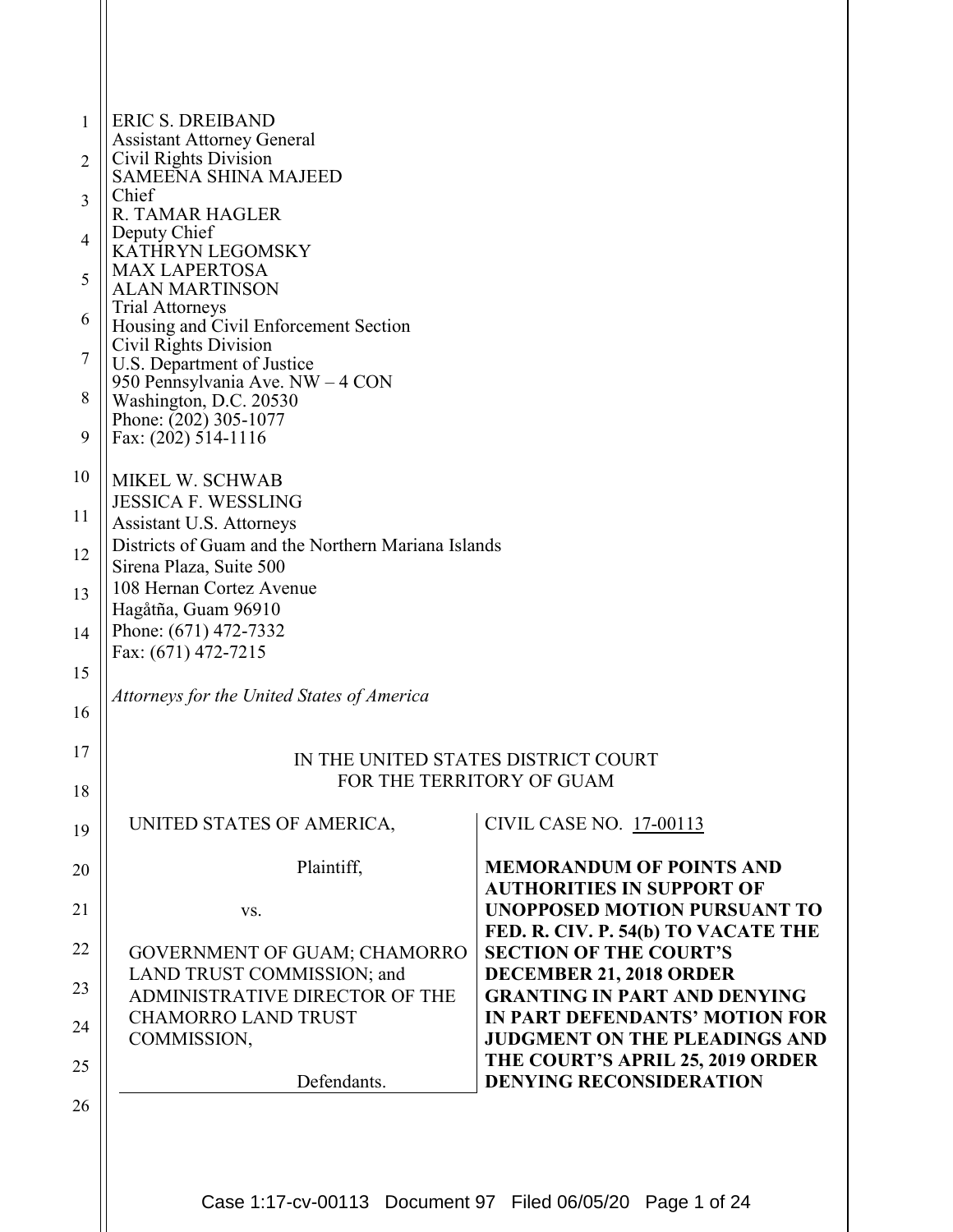| 1              |                                                     | <b>TABLE OF CONTENTS</b>                                                                                                            |  |  |
|----------------|-----------------------------------------------------|-------------------------------------------------------------------------------------------------------------------------------------|--|--|
| $\overline{2}$ |                                                     |                                                                                                                                     |  |  |
| 3              | Π.                                                  | I.                                                                                                                                  |  |  |
| $\overline{4}$ |                                                     |                                                                                                                                     |  |  |
| 5              |                                                     | $\boldsymbol{A}$ .                                                                                                                  |  |  |
| 6              |                                                     | $B$ .                                                                                                                               |  |  |
| 7<br>8         |                                                     | $\mathcal{C}$ .<br>The United States' Concerns with Respect to Settlement<br>and Allowing the Court's Rulings on the United States' |  |  |
| 9              | III.                                                |                                                                                                                                     |  |  |
| 10             |                                                     | $A$ .                                                                                                                               |  |  |
| 11             |                                                     | $B$ .                                                                                                                               |  |  |
| 12             |                                                     | $\mathcal{I}$ .<br>The United States' Concerns Over the Impact                                                                      |  |  |
| 13             |                                                     | of the Court's Damages Rulings in                                                                                                   |  |  |
| 14             | 2.<br>The Parties Did Not Settle for the Purpose of |                                                                                                                                     |  |  |
| 15             |                                                     | Seeking Vacatur of the Court's Damages Opinions 17                                                                                  |  |  |
| 16             |                                                     | 3.                                                                                                                                  |  |  |
| 17             | IV.                                                 | <b>CONCLUSION</b>                                                                                                                   |  |  |
| 18             |                                                     |                                                                                                                                     |  |  |
| 19             |                                                     |                                                                                                                                     |  |  |
| 20             |                                                     |                                                                                                                                     |  |  |
| 21             |                                                     |                                                                                                                                     |  |  |
| 22             |                                                     |                                                                                                                                     |  |  |
| 23             |                                                     |                                                                                                                                     |  |  |
| 24             |                                                     |                                                                                                                                     |  |  |
| 25             |                                                     |                                                                                                                                     |  |  |
| 26             |                                                     |                                                                                                                                     |  |  |
|                |                                                     | $\mathbf{i}$                                                                                                                        |  |  |
|                |                                                     | Case 1:17-cv-00113 Document 97 Filed 06/05/20 Page 2 of 24                                                                          |  |  |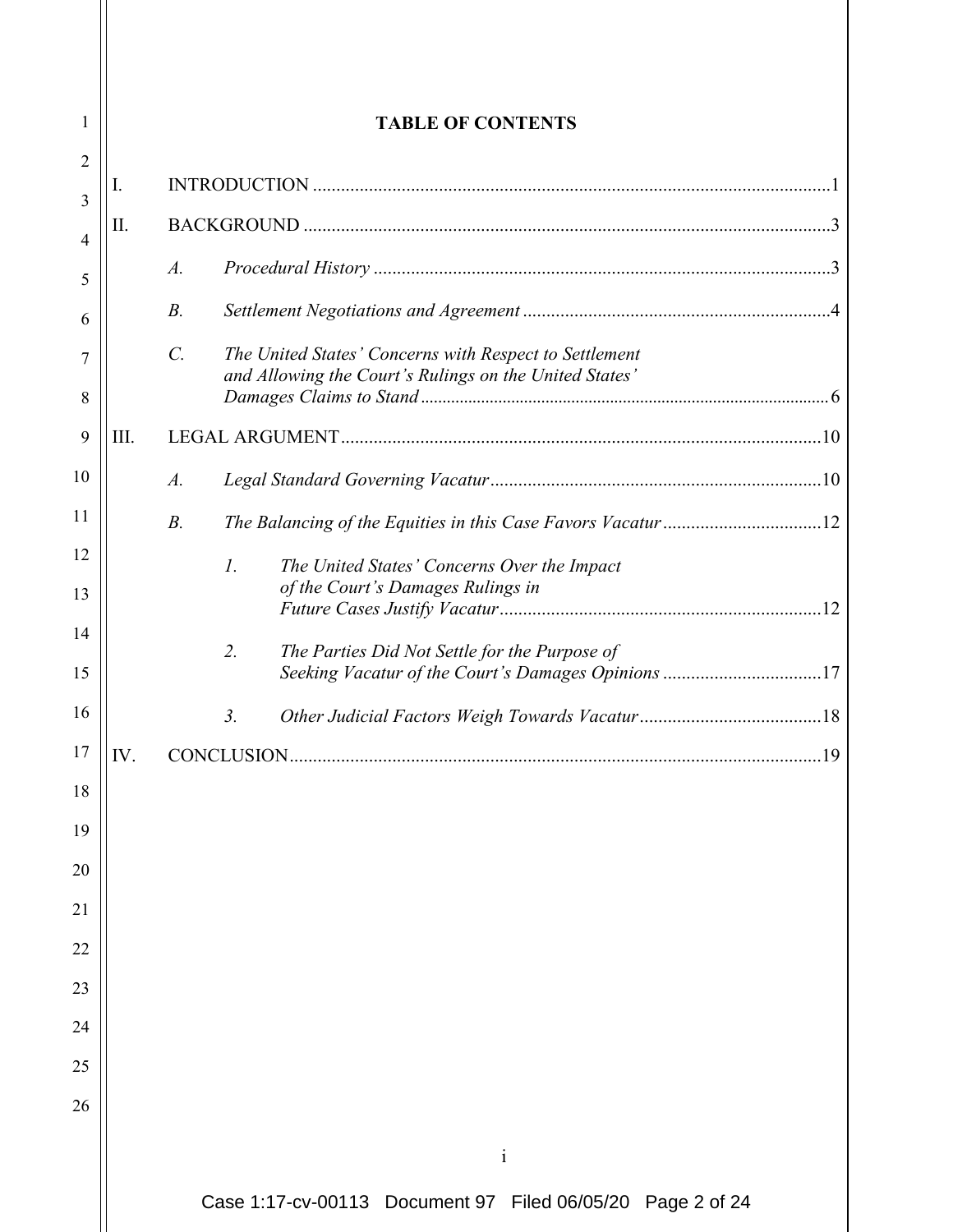| 1              | <b>TABLE OF AUTHORITIES</b>                                                           |
|----------------|---------------------------------------------------------------------------------------|
| $\overline{2}$ | Cases                                                                                 |
| 3              | Am. Games, Inc. v. Trade Prods., Inc., 142 F.3d 1164 (9th Cir. 1998) 11, 17           |
| $\overline{4}$ |                                                                                       |
| 5<br>6         | Banneck v. Fed. Nat'l Mortg. Ass'n,                                                   |
| 7              |                                                                                       |
| 8              |                                                                                       |
| 9              |                                                                                       |
| 10             |                                                                                       |
| 11<br>12       | Cuviello v. Cal. Expo,<br>No. 2:11-CV-2456 KJM EFB,                                   |
| 13<br>14       | De La O v. Arnold-Williams,<br>Nos. 04-0192 & 05-0280,                                |
| 15             |                                                                                       |
| 16<br>17       |                                                                                       |
| 18             |                                                                                       |
| 19             |                                                                                       |
| 20             |                                                                                       |
| 21             |                                                                                       |
| 22             | Hartford Cas. Ins. Co. v. Crum & Forster Specialty Ins. Co.,                          |
| 23             | Holmes v. Marion Cnty. Office of Family and Children, 349 F.3d 914 (7th Cir. 2003)  7 |
| 24             |                                                                                       |
| 25             |                                                                                       |
| 26             |                                                                                       |
|                | $\ddot{\mathbf{i}}$                                                                   |

Case 1:17-cv-00113 Document 97 Filed 06/05/20 Page 3 of 24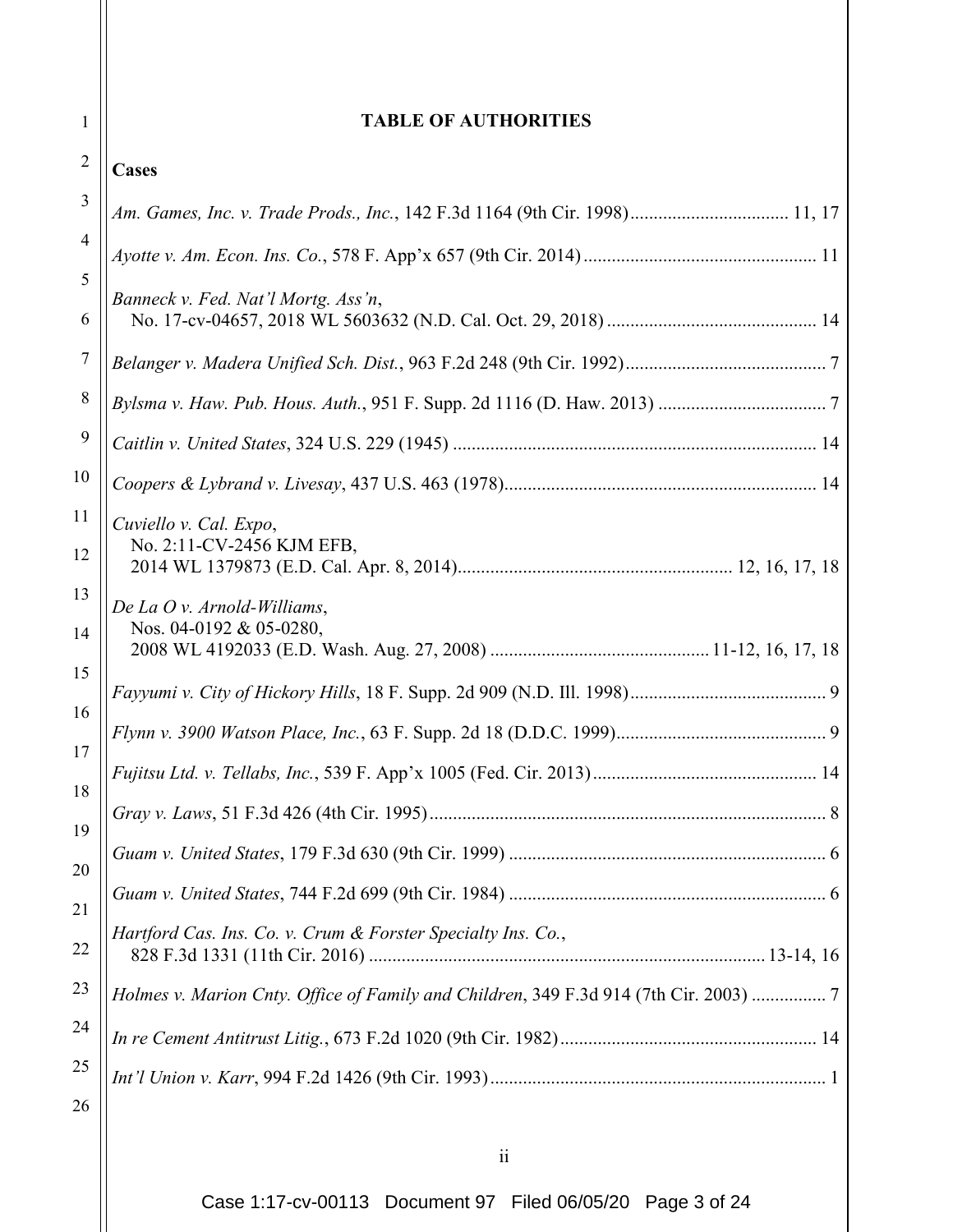| 1        | Izumi Seimitsu Kogyo Kabushiki v. U.S. Phillips Corp., 510 U.S. 27 (1993)  11                   |
|----------|-------------------------------------------------------------------------------------------------|
| 2        | Jamison v. Hart Realty,                                                                         |
| 3<br>4   | Luciano Farms, LLC v. United States,<br>No. 2:13-cv-02116-KJM-AC,                               |
| 5<br>6   | Major League Baseball Props. v. Pac. Trading Cards, Inc.,                                       |
| 7<br>8   | Major League Baseball Props. v. Pac. Trading Cards, Inc.,                                       |
| 9        |                                                                                                 |
| 10       | Motta v. Dist. Dir. of Immigration & Naturalization Servs.,                                     |
| 11       |                                                                                                 |
| 12       |                                                                                                 |
| 13<br>14 | Slavish v. City of Wilkes-Barre,<br>No. 3:17-CV-1468, 2017 WL 5289500 (M.D. Pa. June 14, 2018), |
| 15<br>16 | Tex. Dep't of Hous. & Cmty. Affairs v. Inclusive Cmtys. Proj.,                                  |
| 17       |                                                                                                 |
| 18       |                                                                                                 |
| 19<br>20 | U.S. Bancorp Mortg. Co. v. Bonner Mail P'ship,                                                  |
| 21       | United States v. City of Beaumont,                                                              |
| 22<br>23 | United States v. Guam, No. 17-00113, 2018 WL 6729629 (D. Guam Dec. 21, 2018)  1                 |
| 24       | United States v. Guam, No. 17-00113, 2019 WL 1867426 (D. Guam Apr. 25, 2019) 1                  |
| 25       |                                                                                                 |
| 26       |                                                                                                 |
|          | iii                                                                                             |

Case 1:17-cv-00113 Document 97 Filed 06/05/20 Page 4 of 24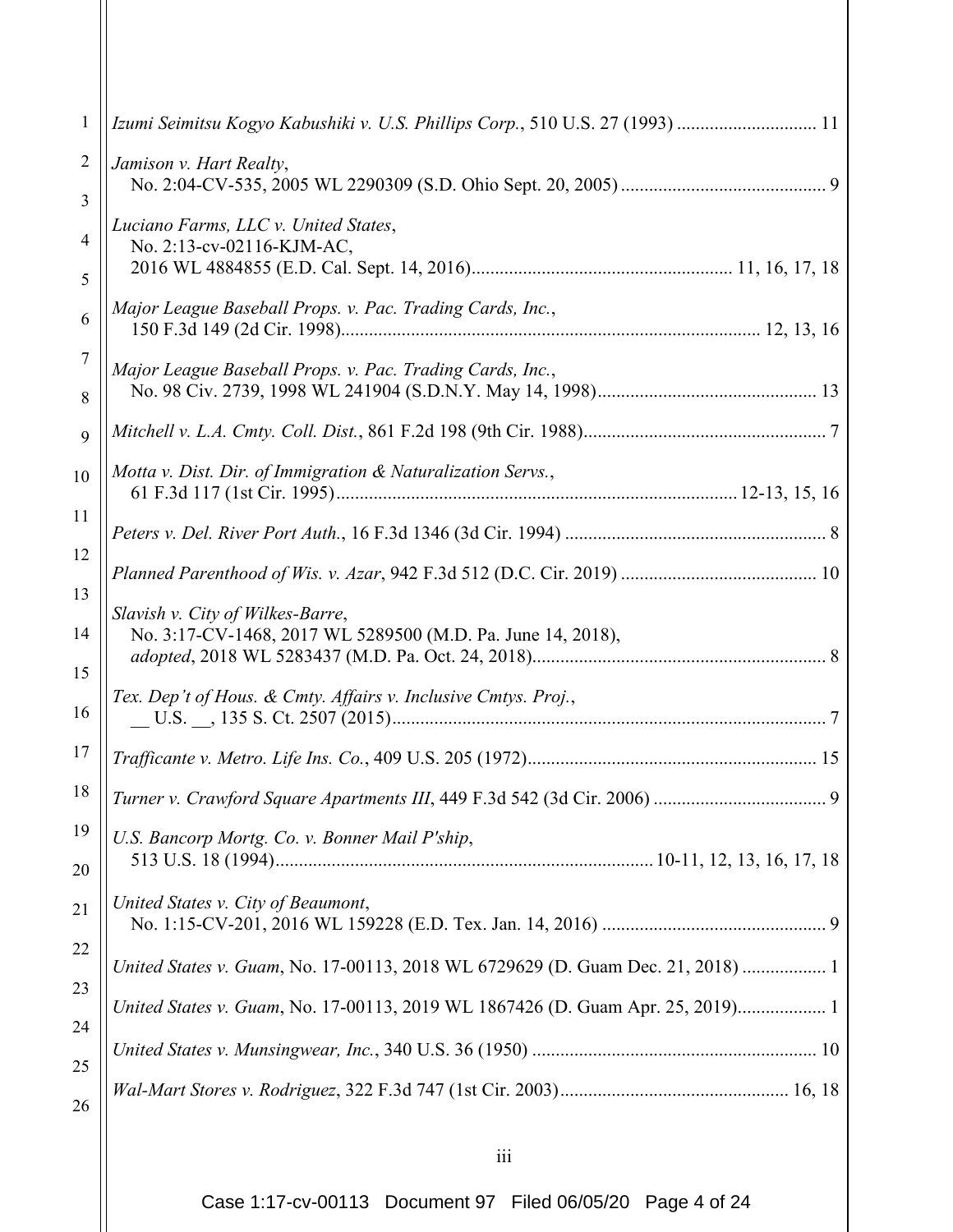| $\mathbf{1}$   |                                                            |
|----------------|------------------------------------------------------------|
| $\overline{2}$ | Zulewski v. Hershey Co., No. 11-cv-05117,                  |
| 3              |                                                            |
| $\overline{4}$ | <b>Statutes</b>                                            |
| 5              |                                                            |
| 6              |                                                            |
| $\tau$         |                                                            |
| 8              |                                                            |
| 9              | <b>Rules</b>                                               |
| 10             |                                                            |
| 11             |                                                            |
| 12             |                                                            |
| 13             |                                                            |
| 14             |                                                            |
| 15             |                                                            |
| 16             |                                                            |
| 17             |                                                            |
| 18             |                                                            |
| 19             |                                                            |
| 20             |                                                            |
| 21             |                                                            |
| 22             |                                                            |
| 23             |                                                            |
| 24             |                                                            |
| 25             |                                                            |
| 26             |                                                            |
|                |                                                            |
|                | iv                                                         |
|                | Case 1:17-cv-00113 Document 97 Filed 06/05/20 Page 5 of 24 |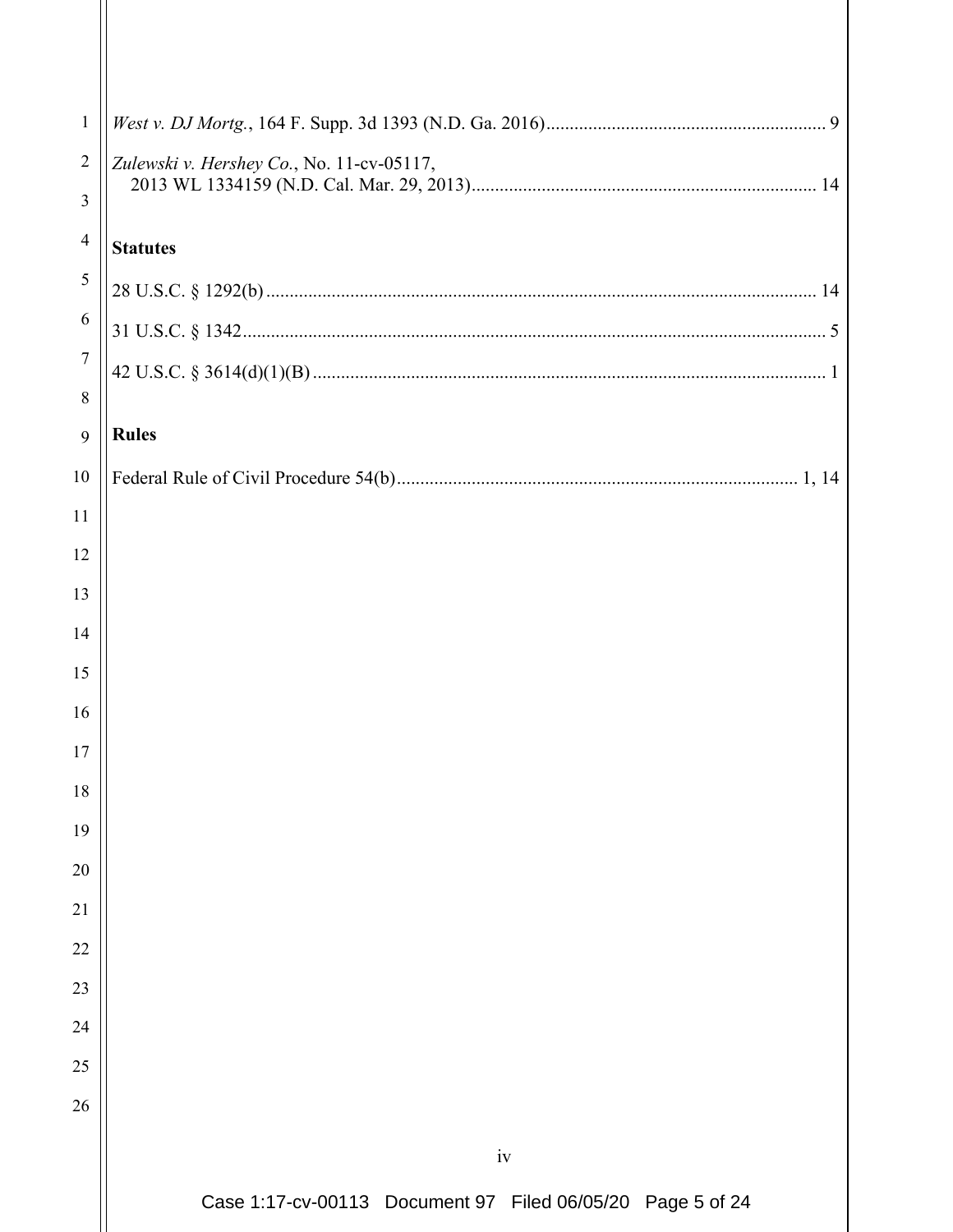2

3

4

5

6

7

8

9

10

11

12

13

14

15

16

17

18

19

<span id="page-5-0"></span>20

21

<span id="page-5-1"></span>22

23

## **I. INTRODUCTION**

The United States respectfully moves, pursuant to Federal Rule of Civil Procedure 54(b) and Paragraph 25 of the settlement agreement entered into by the parties in this case on June 4, 2020 ("Agreement") (attached hereto as Exhibit "A"), for this Court to vacate Section V.B of its interlocutory order dated December 21, 2018, which granted in part and denied in part defendants' motion for judgment on the pleadings, and the Court's interlocutory order dated April 25, 2019, which denied reconsideration of the Court's holding that the United States may not, as a matter of law, bring a claim against defendants for monetary damages for individual victims of housing discrimination under the Fair Housing Act ("FHA"), 42 U.S.C. § 3614(d)(1)(B). Order Denying Pl.'s Mot. for Partial J. on the Pleadings & Granting in Part and Denying in Part Defs.' Mot. for J. on the Pleadings and Joinder Therein at 50-61, Dec. 21, 2018, ECF No. 53;<sup>[1](#page-5-0)</sup> Order Denying Pl.'s Mot. to Revise Order Granting in Part Defs.' Mot. for J. on the Pleadings, Apr. [2](#page-5-1)5, 2019, ECF No. 72. $^2$  This Motion does not seek vacatur of any other part of the Court's December 21, 2018 Order. This Motion likewise does not seek to reinstate the United States' damages claims against defendants in the instant matter, those claims having been fully resolved by the Agreement and following the Court's dismissal of this matter with prejudice.<sup>[3](#page-5-2)</sup> Under the terms of the Agreement, defendants do not oppose this Motion. Ex. A,

1<sup>1</sup> *See also United States v. Guam*, No. 17-00113, 2018 WL 6729629, at \*18-22 (D. Guam Dec. 21, 2018).

2 *See also United States v. Guam*, No. 17-00113, 2019 WL 1867426 (D. Guam Apr. 25, 2019).

<span id="page-5-2"></span>24 25 26 3 *See Int'l Union v. Karr*, 994 F.2d 1426, 1429 (9th Cir. 1993) ("After the parties entered into a settlement agreement, the district court dismissed the entire action with prejudice. The dismissal of the action with prejudice constitutes a final judgment on the merits, and prevents the Trusts from reasserting the same claim in a subsequent action against AUC."). However, the parties have requested that this Court retain jurisdiction for the limited purpose of deciding the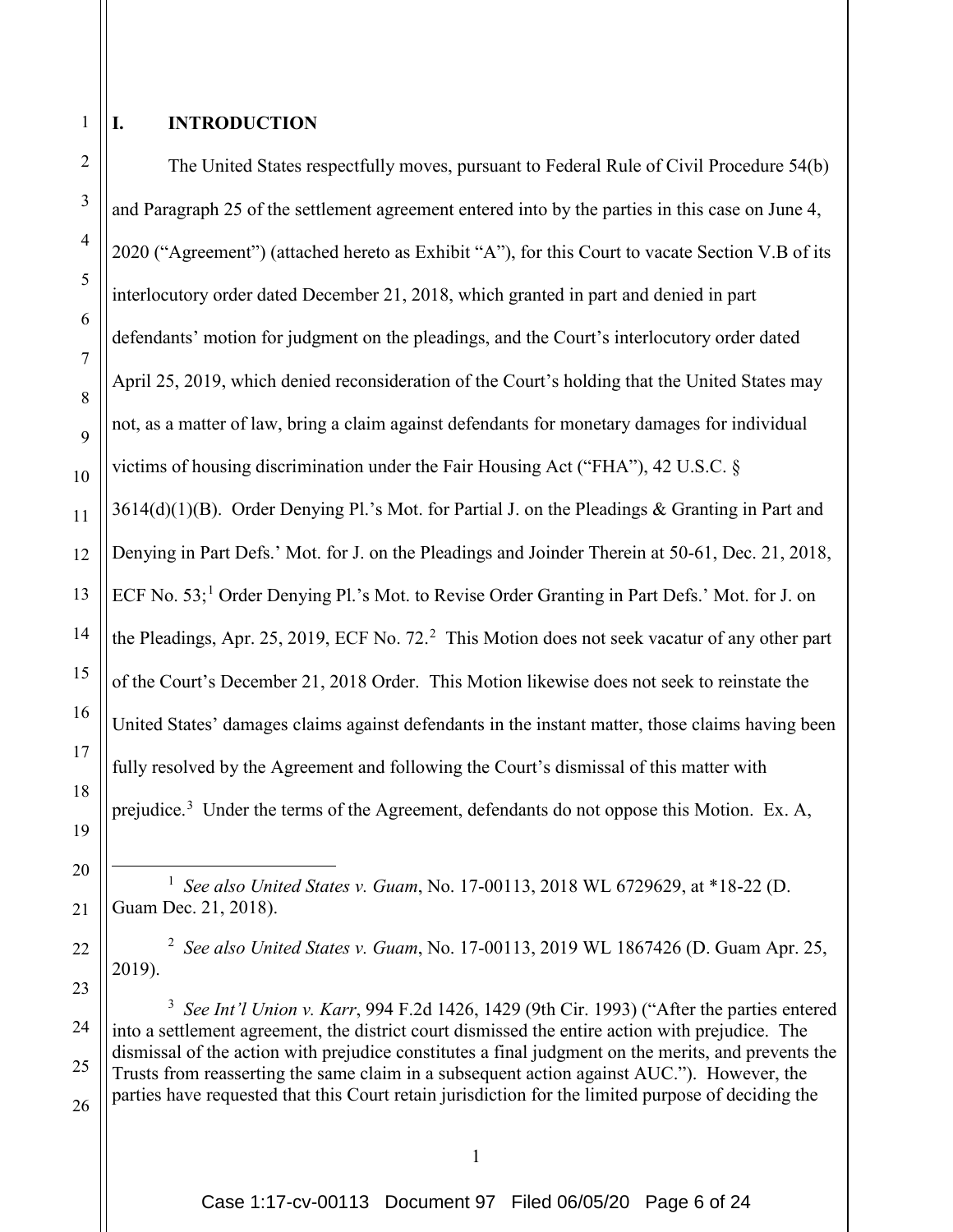Agreement  $\P$  25.<sup>[4](#page-6-0)</sup>

1

2

3

4

5

6

7

8

9

10

11

12

13

14

15

16

17

18

19

20

21

22

<span id="page-6-0"></span>24

25

The United States does not bring this Motion lightly. The United States understands and respects that this Court has carefully considered and issued two decisions on whether the FHA authorizes the United States to seek damages for individual discrimination victims in this case. It does not seek vacatur on grounds that it disagrees with this decision. Indeed, the United States is not seeking vacatur of the Court's denial of the United States' motion for judgment on the pleadings. *See* ECF No. 53 at 28-50. Conversely, the United States understands that granting this Motion would also result in this Court vacating other parts of its ruling that find in favor the United States. *See id*. at 50-55.

Instead, the United States brings this Motion because, based on our experience litigating fair housing cases across the country, we are reasonably concerned that the Court's rulings on damages, if cited in other cases and adopted by other courts, could undermine the United States' enforcement interests under the FHA and deprive housing discrimination victims of critical protections and remedies afforded by the FHA. That this Court may not have intended this effect does not mean that these concerns are unfounded. The United States therefore has a strong interest in appealing these rulings. Yet to settle this case—a result that the parties agree is in the public interest and, as this Court has noted, is far more desirable than going to trial—the United States must forego its right to appeal. Under these circumstances, vacatur is a fair, reasonable, and equitable alternative to forcing the United States to reject a mutually-beneficial settlement,

23  $\overline{a}$ instant Motion. Mot. to Dismiss, ECF No. 95.

<sup>&</sup>lt;sup>4</sup> Although the Agreement refers only to seeking vacatur of the Court's denial of the United States' damages claims, in the interest of fairness and equity to all parties, the United States moves here to vacate the Court's entire decision on defendants' motion for judgment on the pleadings, including the Court's findings and language that found in favor of the United States. The United States conferred with defendants on this question, who do not object.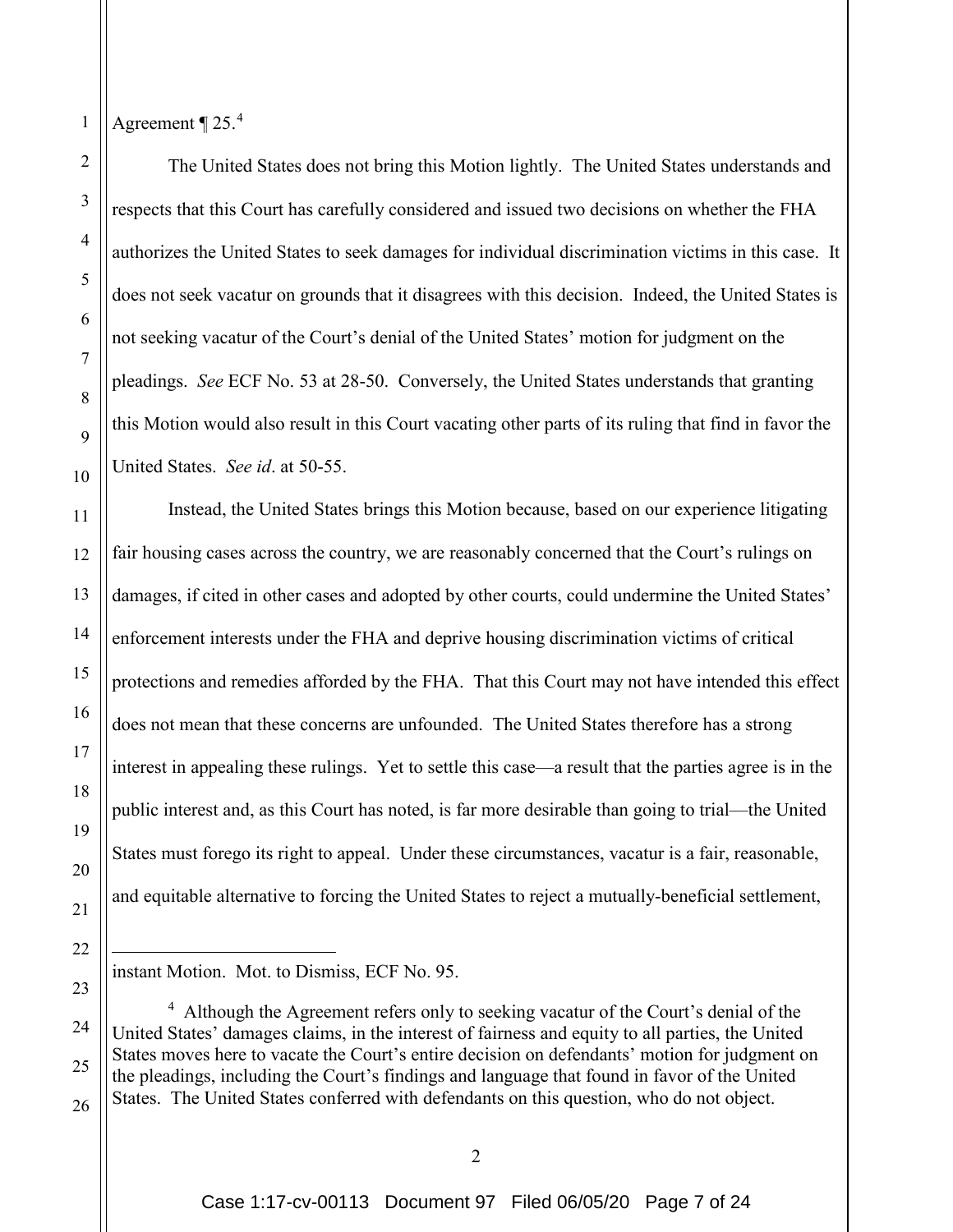go to trial, and obtain a final judgment on the merits, solely to appeal a ruling on a legal question that, while of considerable importance to the United States' broader enforcement responsibilities, is at best incidental to settlement of the instant case. The United States therefore respectfully asks this Court to set aside its damages rulings and leave the resolution of this issue for another day.

## **II. BACKGROUND**

## *A. Procedural History*

The United States filed this action on September 29, 2017, alleging that defendants' awarding of residential leases to "native Chamorros" under the Chamorro Land Trust Act ("CLTA") violated the FHA's prohibition on race discrimination in housing. Compl. ¶ 43, ECF No. 1. On August 31, 2018, per this Court's Order (ECF No. 32), the parties filed cross-motions for judgment on the pleadings. ECF Nos. 34, 35. Defendants' motion argued that the United States' claims should be dismissed because defendants were not "persons" subject to liability under the Fair Housing Act and because defendants were entitled to sovereign immunity. Defs.' Mot. for J. on the Pleadings, ECF No. 35. The United States responded that states and territories may be sued under the FHA and that sovereign immunity did not apply to or bar the United States' claims. U.S. Resp. in Opp. to Defs.' Mot. for J. on the Pleadings, ECF No. 37.

On November 29, 2018, this Court heard oral argument on these motions. At the close of the hearing, the Court took these motions under advisement and encouraged the parties to settle. Hr'g Tr. 95-97, Nov. 29, 2018 (attached as Exhibit "B"). The Court noted that "the prospect of a trial for the alleged yet unidentified victims . . . of the alleged discrimination is kind of a horrifying thought," and that trial in this case would be "very expensive" and require the Court to issue "very extensive findings." *Id.* at 96. The Court then observed that the United States might want to reject settlement and insist on going to trial to obtain an adverse final judgment "[t]hat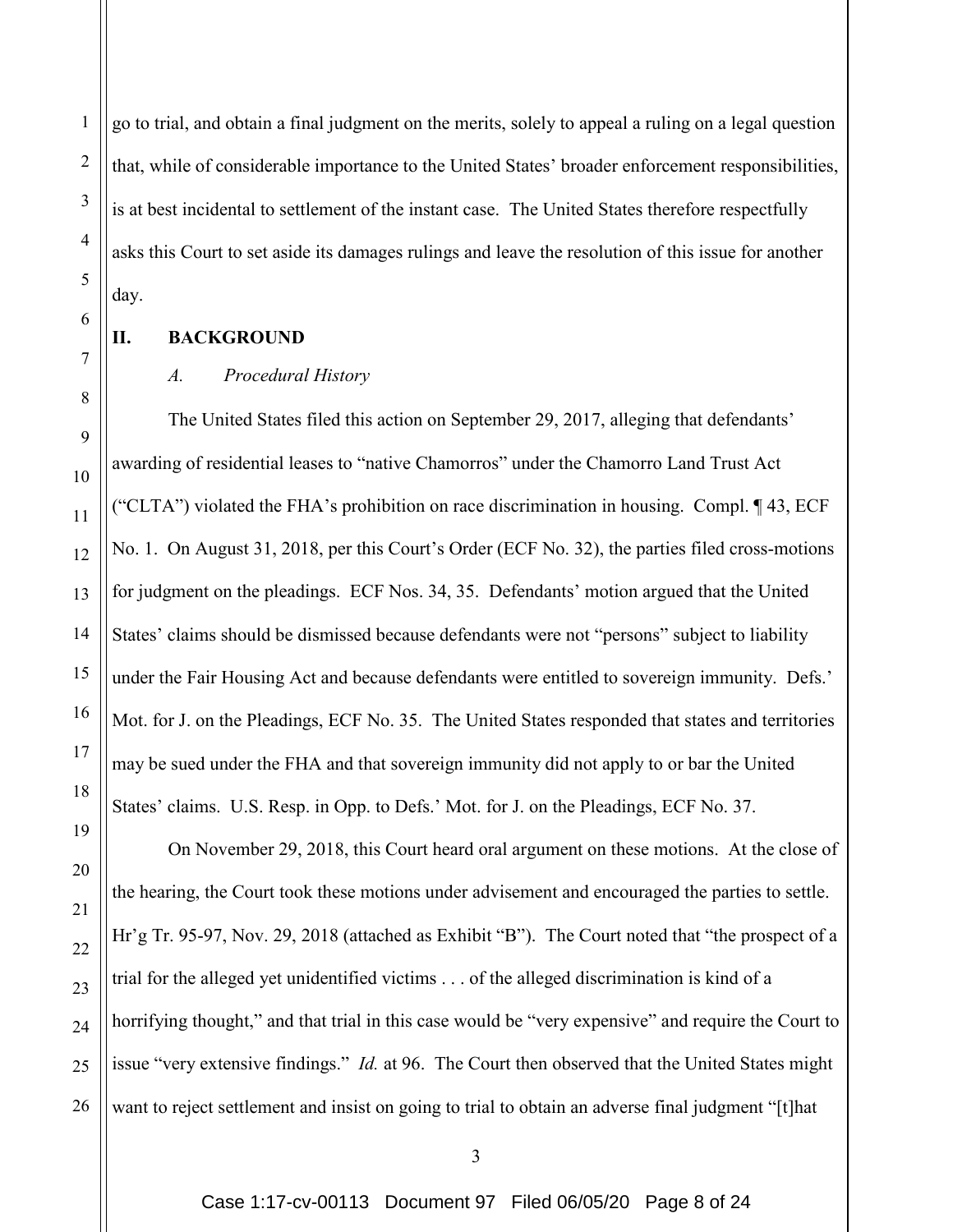can make its way through the appellate process." *Id*. Notwithstanding this concern, the Court "urge[d]" the parties to consider settlement. *Id.* at 97.

On December 21, 2018, the Court denied the United States' motion in full, and granted in part and denied in part defendants' motion. ECF No. 53 at 1-2. With respect to defendants' motion, the Court agreed with the United States that defendants could be sued under the FHA and did not enjoy sovereign immunity against the United States' claims. *Id.* at 50-55. Nevertheless, the Court dismissed the United States' FHA damages claims, on grounds that "Congress intended that a court prevent duplicative litigation by awarding in a suit brought by the United States the same relief awardable had the aggrieved persons brought a Fair Housing Act claim themselves." *Id.* at 57. Accordingly, the Court concluded that because the aggrieved persons' damages claim would have been barred by sovereign immunity, the FHA likewise prohibited the United States from seeking this relief for these individuals. *Id.* at 57-58.

On February 8, 2019, the United States moved for reconsideration of this ruling, noting that it had not had the opportunity to brief this issue because defendants had not raised this argument in their motion or reply brief. *See* Mot. to Revise Order Granting in Part Defs.' Mot. J. on the Pleadings 1, ECF No. 62. On April 25, 2019, the Court denied this motion, and amended the December 21, 2018 Order only to clarify that Guam, as a territory and not a State, was entitled to sovereign immunity and not Eleventh Amendment immunity. ECF No. 72, at 5-6, 16.

1

2

3

4

5

6

7

8

9

10

11

12

13

14

15

16

17

18

19

20

21

22

23

24

25

26

# *B. Settlement Negotiations and Agreement*

Immediately after the Court encouraged the parties to settle during the November 29, 2018 hearing, counsel for both sides approached each other and agreed to inquire as to whether their clients were interested in participating in a settlement conference. Declaration of Max Lapertosa ¶ 2, ECF No. 98. On December 19, 2018, before the Court ruled on the parties' dispositive motions, counsel for the United States sent an email to defendants' counsel to

Case 1:17-cv-00113 Document 97 Filed 06/05/20 Page 9 of 24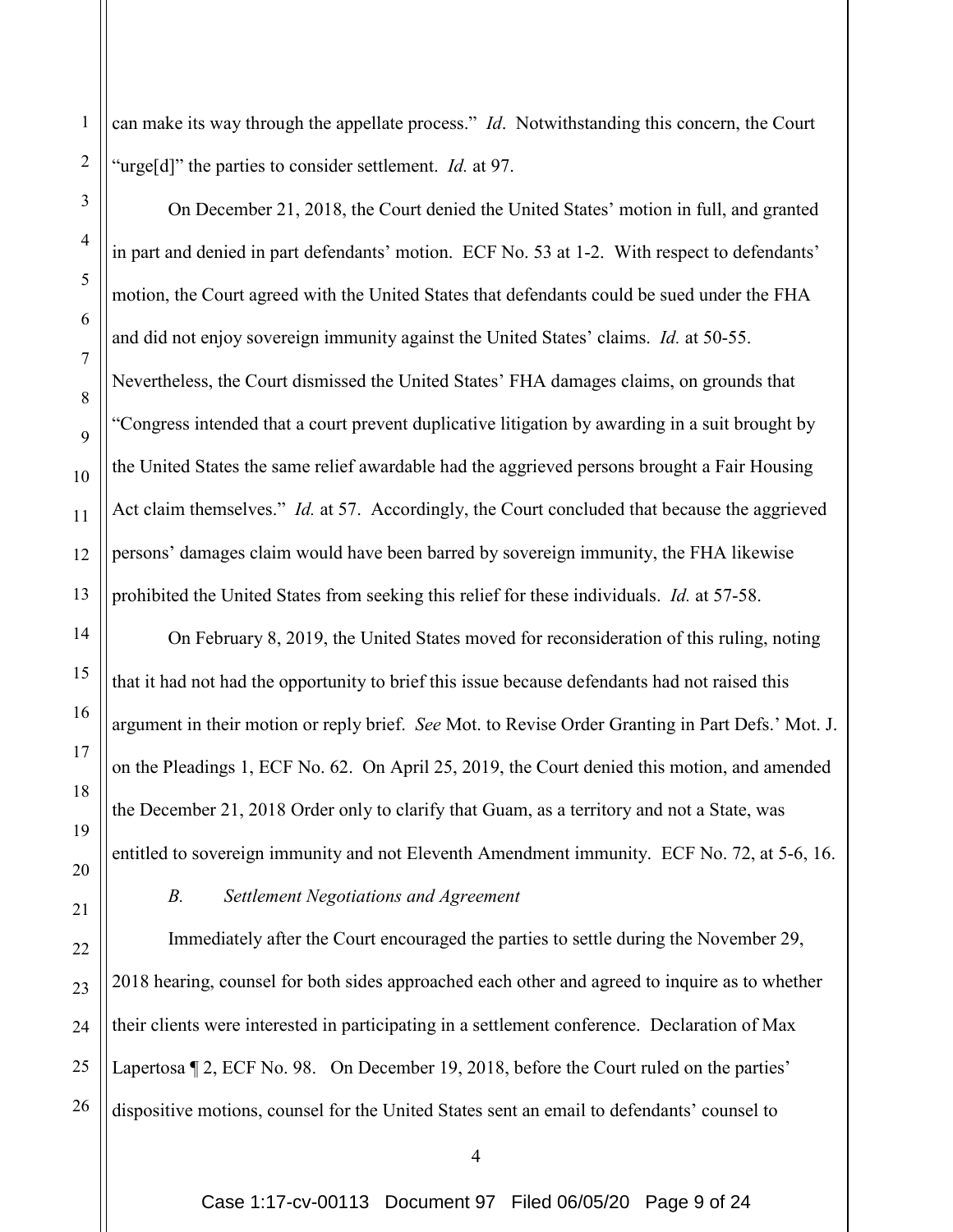schedule a time to discuss settlement. Defendants' counsel responded affirmatively and suggested various dates when they were available in January, after the holidays.<sup>[5](#page-9-0)</sup> Id. 11 2-3.<sup>[6](#page-9-1)</sup>

Between February 8, 2019 and November 14, 2019, the parties engaged in extensive settlement negotiations, while concurrently exchanging written discovery, taking depositions, and preparing expert reports. On February 12, 2019, at the parties' request, Magistrate Judge Barry M. Kurren scheduled a settlement conference in Guam for June 18, 2019. Scheduling Order 2-3, ECF No. 66. This conference lasted two full days, and while it did not result in a final settlement, the parties agreed to keep negotiating. During a telephonic status conference on September 5, 2019, the parties requested a second settlement conference with Judge Kurren, which he scheduled in Guam for November 13, 2019. Am. Scheduling Order 3, ECF No. 80.

Late in the day on November 14, 2019, the parties reached an agreement in principle. The final Settlement Agreement (Ex. A) provides important benefits to both sides beyond avoiding an expensive and complex trial. As the Chamorro Land Trust Commission ("CLTC"), a defendant in this case, has recognized, the Agreement "preserves the [Chamorro Land Trust] program intact and would not materially affect existing leaseholders." CLTC Resolution No. 2019-08 at 2, Dec. 26, 2019 (attached as Exhibit "C"). It does so by requiring amendments to

<span id="page-9-0"></span> $\frac{1}{5}$  $5$  Settlement discussions were delayed by the Government shutdown, which prevented counsel for the United States from working on all but emergency matters. *See* U.S. Mot. to Stay Proceedings ¶ 3, ECF No. 55 (citing 31 U.S.C. § 1342).

<span id="page-9-1"></span><sup>&</sup>lt;sup>6</sup> To avoid disclosing confidential settlement communications on the record, the United States has not attached this email exchange and instead submits a declaration by undersigned counsel verifying that this exchange took place. The United States does so for the limited purpose of showing that both sides diligently pursued the Court's suggestion to settle before the Court ruled on the pending dispositive motions, and not for the purpose of disclosing settlement offers or terms. Should the Court wish to view these emails, the United States is willing to produce them for *in camera* review or file them under seal.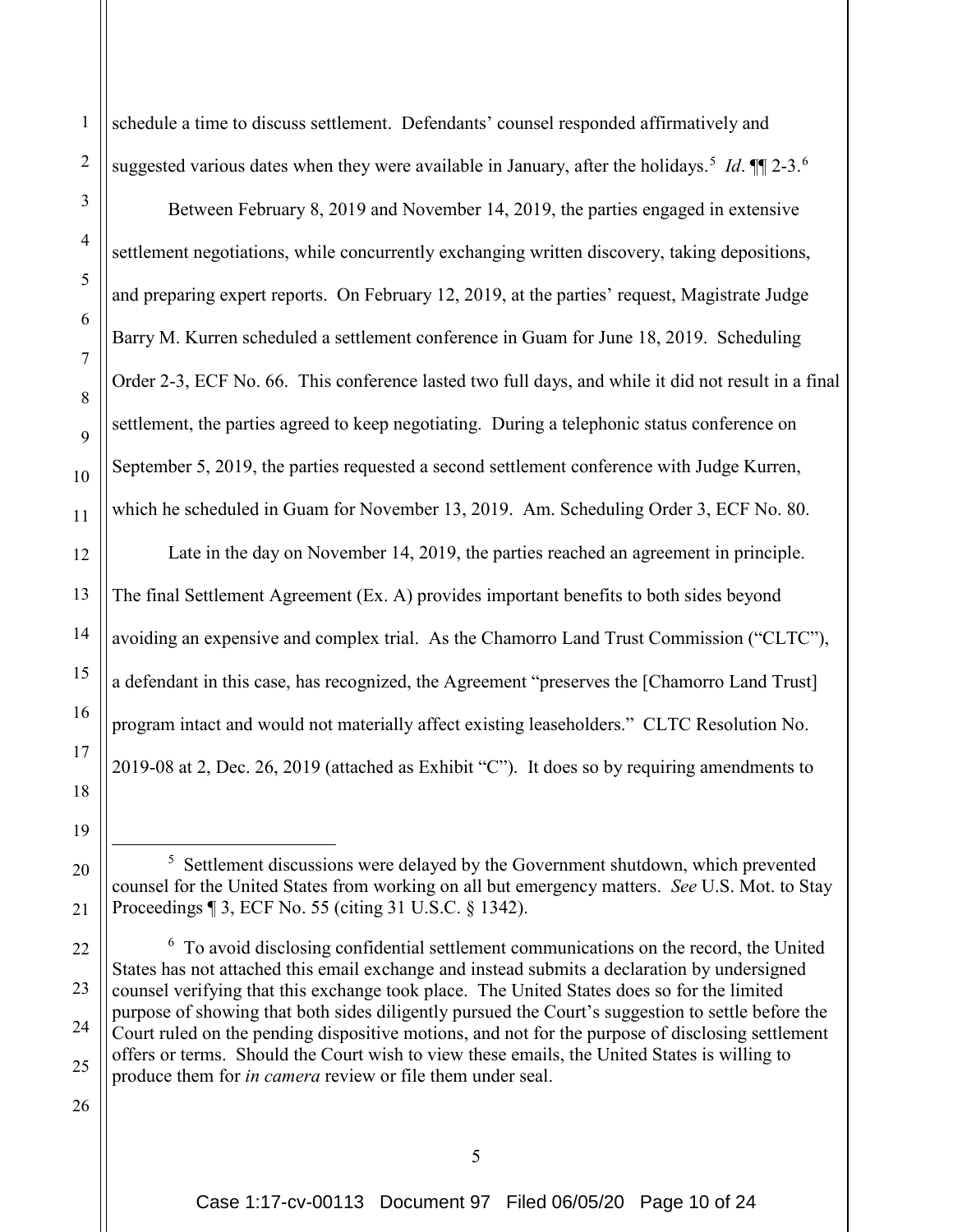the Chamorro Land Trust Act and regulations that would remove "native Chamorro" as the eligibility criterion for awarding leases, which the United States had challenged as racially discriminatory, and instead awards leases based on whether individuals can demonstrate that the United States government acquired their or their descendants' land during a specified time period. Agreement ¶ 19. These amendments would resolve the United States' facial challenge to the CLTA. Just as significantly, the amicable resolution of this case represents a departure from the long—and sometimes acrimonious—history of contested land litigation between the Government of Guam and the United States.<sup>[7](#page-10-0)</sup> In short, the Agreement is a "win-win" for both sides.

1

2

3

4

5

6

7

8

9

10

11

12

13

14

15

16

17

18

19

20

21

22

23

24

<span id="page-10-0"></span>25

26

# *C. The United States' Concerns with Respect to Settlement and Allowing the Court's Rulings on the United States' Damages Claims to Stand*

For the United States, one significant barrier to settlement was that it would require the United States to waive its right to appeal the Court's interlocutory orders interpreting the FHA as prohibiting the United States from seeking damages for housing discrimination victims from the defendants in this case. As described below, the United States has well-founded concerns about the potential impact and implications of this decision to the United States' ability to seek justice for victims of housing discrimination. These concerns are unrelated to the instant case, whose claims—including the United States' damages claims—are fully resolved by the Agreement.

To our knowledge, the Court's ruling is the first time any court has held that the United States' FHA claims are subject to an affirmative defense applicable to private claims. If adopted by other courts, this decision would prohibit the United States from seeking damages for discrimination victims from any defendant that demonstrates that it could have successfully

 7 *See*, *e.g.*, *Guam v. United States*, 179 F.3d 630 (9th Cir. 1999); *Guam v. United States*, 744 F.2d 699 (9th Cir. 1984).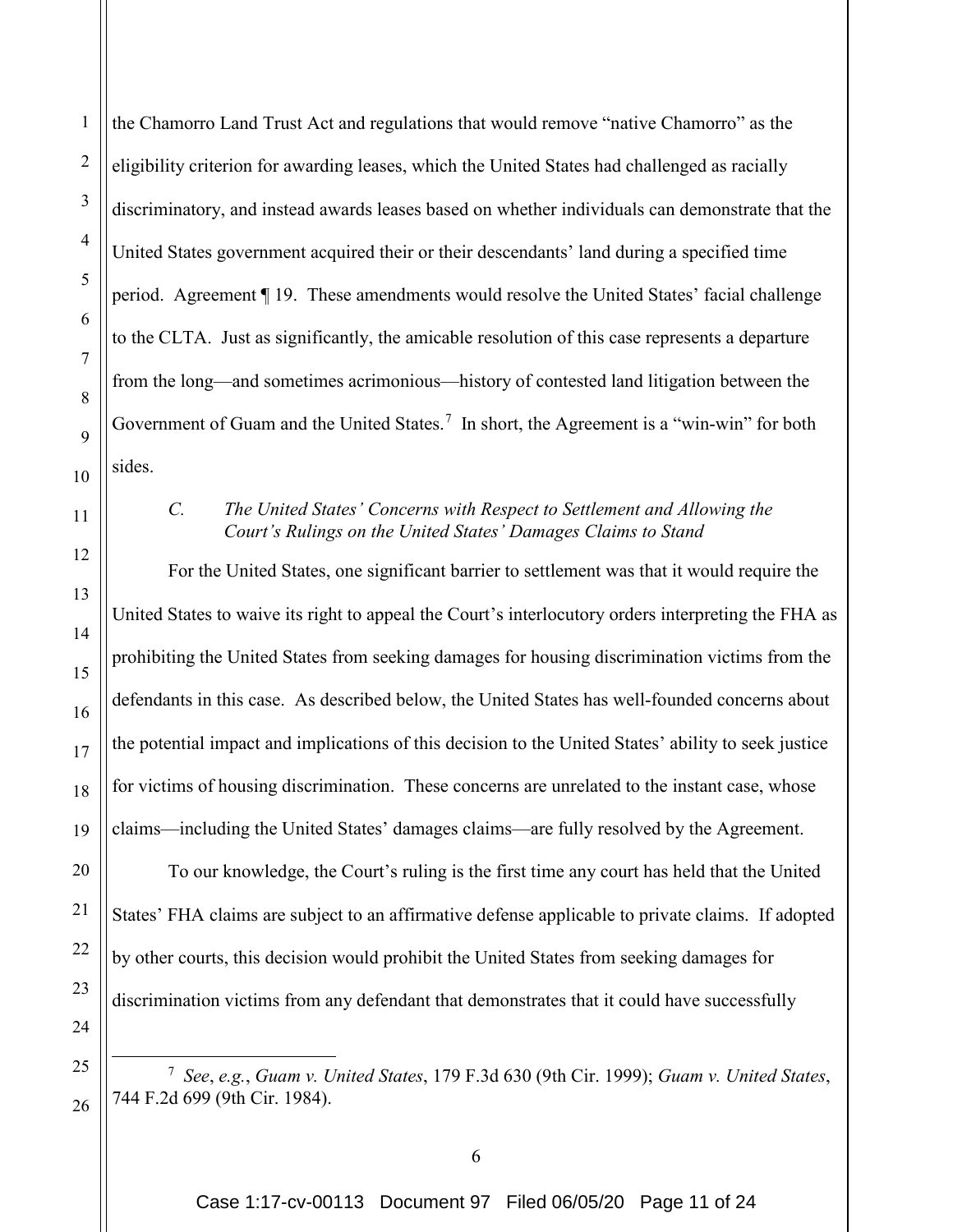2

3

4

asserted a claim of Eleventh Amendment or sovereign immunity had the FHA case been brought by the victims themselves. This includes not just States themselves, but also state housing authorities and housing finance agencies. *See*, *e.g.*, *Bylsma v. Haw. Pub. Hous. Auth.*, 951 F. Supp. 2d 1116, 1120 (D. Haw. 2013) (in private case brought under Americans with Disabilities Act and state negligence law, court dismissed state claim because "[t]he HPHA is a state agency, and, as such, the HPHA and its employees fall within the protection of the Eleventh Amendment."). Indeed, one of the Supreme Court's leading FHA cases involved a defendant state housing agency, *Tex. Dep't of Hous. & Cmty. Affairs v. Inclusive Cmtys. Proj.*, U.S., 135 S. Ct. 2507 (2015), thus demonstrating that state agencies may often be the subject of FHA claims by the United States.

Beyond state agencies, the United States is also concerned that this ruling could impact cases against local and quasi-local agencies, such as public housing authorities, that frequently invoke Eleventh Amendment or sovereign immunity by claiming to be an "arm of the State" or an "alter ego" of the State.<sup>[8](#page-11-0)</sup> To be sure, these arguments do not always succeed. Nevertheless, for the first time, the United States would often be required to litigate and seek discovery on whether a defendant's immunity claim had merit, which turns on what the Ninth Circuit has called a "multi-factored balancing test." *Belanger v. Madera Unified Sch. Dist.*, 963 F.2d 248, 250-51 (9th Cir. 1992) (factors include "(1) whether a money judgment would be satisfied out of state funds, (2) whether the entity performs central governmental functions, (3) whether the

<span id="page-11-0"></span> <sup>8</sup> *See Mitchell v. L.A. Cmty. Coll. Dist.*, 861 F.2d 198, 201 (9th Cir. 1988) (holding that local community college district was "a state entity that possesses eleventh amendment immunity"); *Holmes v. Marion Cnty. Office of Family and Children*, 349 F.3d 914, 919 (7th Cir. 2003) ("[C]ounty offices of family and children in Indiana now must be classified as part of the state for purposes of the eleventh amendment.").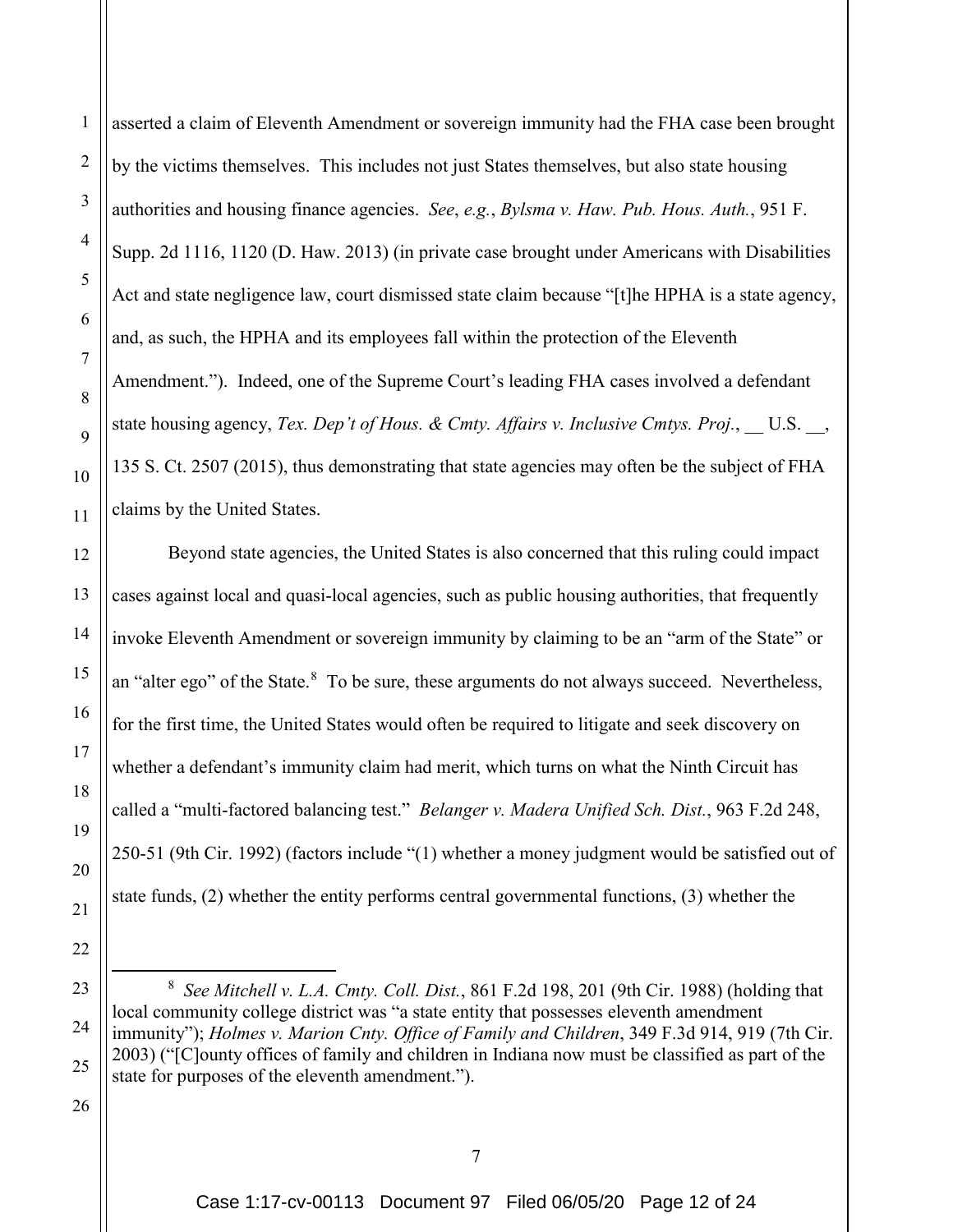1

2

3

entity may sue or be sued, (4) whether the entity has the power to take property in its own name or only the name of the state, and (5) the corporate status of the entity.") (internal quotations and citations omitted). [9](#page-12-0) This is because, were the Court's ruling adopted, a sovereign immunity claim would no longer be automatically dismissed as inapplicable or irrelevant to the United States' FHA claims. To the contrary, the validity of a sovereign immunity defense would be *determinative* of whether the United States could seek damages for individual discrimination victims under the FHA.

Finally, the United States is concerned about the ruling's potential impact beyond sovereign immunity defenses. The United States commonly seeks relief, including damages and injunctive relief, on behalf of individual discrimination victims who may be legally barred from bringing their own claims. Landlords and municipalities may cite the Court's analysis and reasoning, particularly its language with respect to avoiding "duplicative litigation," *see* ECF No. 53 at 57, to argue that the United States should not recover *any relief* for *any* discrimination victim unless the victim could seek such relief on his or her own. For example, a landlord who sexually harassed a tenant, and then brought an eviction proceeding against her in state court, might argue that the United States may not seek damages for this tenant because her own FHA

<span id="page-12-0"></span>*See also Peters v. Del. River Port Auth.*, 16 F.3d 1346, 1350 (3d Cir. 1994) (setting forth "criteria to be considered in determining whether an entity is an alter ego of a State for Eleventh Amendment purposes," including the entity's funding source, status under state law, and the entity's degree of autonomy from the State); *Gray v. Laws*, 51 F.3d 426, 431 (4th Cir. 1995) ("It is often difficult to determine whether a government entity with both state and local characteristics constitutes an 'arm of the state' for Eleventh Amendment purposes."); *Slavish v. City of Wilkes-Barre*, No. 3:17-CV-1468, 2018 WL 5289500, at \*9-12 (M.D. Pa. June 14, 2018) (recommending that court defer judgment and order additional factual development as to whether the Wilkes Barre Housing Authority was an arm of the State), *adopted*, 2018 WL 5283437 (M.D. Pa. Oct. 24, 2018).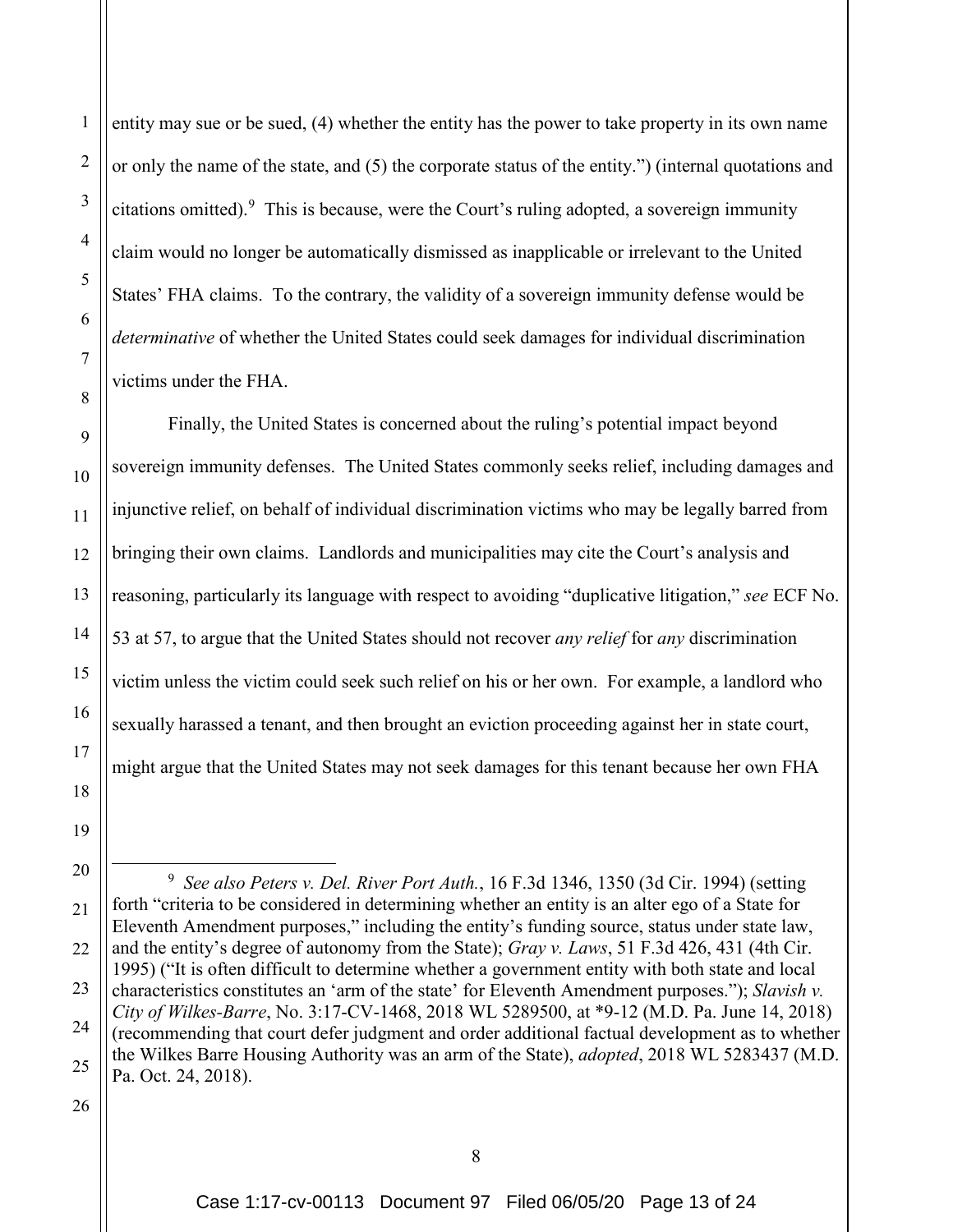2

claims are barred by res judicata due to her failure to raise them during her eviction case.<sup>[10](#page-13-0)</sup> Similarly, a municipality might argue that the United States may not seek relief for persons with disabilities who were being removed from their group home under an adverse zoning decision because the residents failed to appeal this decision per state law. Currently, such arguments would be automatically rejected on grounds that the United States was not a party to these earlier proceedings.<sup>11</sup> Yet defendants in other FHA cases may argue that this is no longer the case under this Court's analysis and interpretation of the FHA, which ties the viability of the United States' damages claims to those of individual discrimination victims. The United States does not concede here that these arguments have merit or should succeed, but remains concerned that the Court's ruling will give rise to numerous new legal challenges and arguments that were previously considered inapposite and irrelevant.

The United States recognizes that this Court, in denying reconsideration, distinguished sovereign immunity from other affirmative defenses—specifically statutes of limitations—on grounds that, unlike claims that are time-barred, "individuals acting on their own behalf could never have recovered damages against Guam." ECF No. 72, at 16. However, the Court declined

<span id="page-13-0"></span> <sup>10</sup> *See*, *e.g.*, *Turner v. Crawford Square Apartments III*, 449 F.3d 542, 548-49 (3d Cir. 2006) (state court eviction judgment barred plaintiff from bringing FHA claims against landlord); *West v. DJ Mortg.*, 164 F. Supp. 3d 1393, 1401-02 (N.D. Ga. 2016) (whether res judicata barred plaintiff's FHA unlawful interference claim turned on whether, under Georgia law, she could have raised these claims in an eviction action in magistrate's court); *Jamison v. Hart Realty*, No. 2:04-CV-535, 2005 WL 2290309, at \*4 (S.D. Ohio Sept. 20, 2005) (eviction judgment by municipal court barred FHA claims that eviction was discriminatory, as well as other federal claims that "should have been raised during the eviction action."); *Flynn v. 3900 Watson Place, Inc.*, 63 F. Supp. 2d 18, 22-23 (D.D.C. 1999) (eviction judgment in D.C. Superior Court barred tenant's FHA claims arising out of the eviction); *Fayyumi v. City of Hickory Hills*, 18 F. Supp. 2d 909, 917-19 (N.D. Ill. 1998) (analyzing, under state law, whether FHA claims are barred by res judicata by virtue of not having been raised in state court eviction action).

<span id="page-13-1"></span><sup>11</sup> *See United States v. City of Beaumont*, No. 1:15-CV-201, 2016 WL 159228, at \*1 (E.D. Tex. Jan. 14, 2016).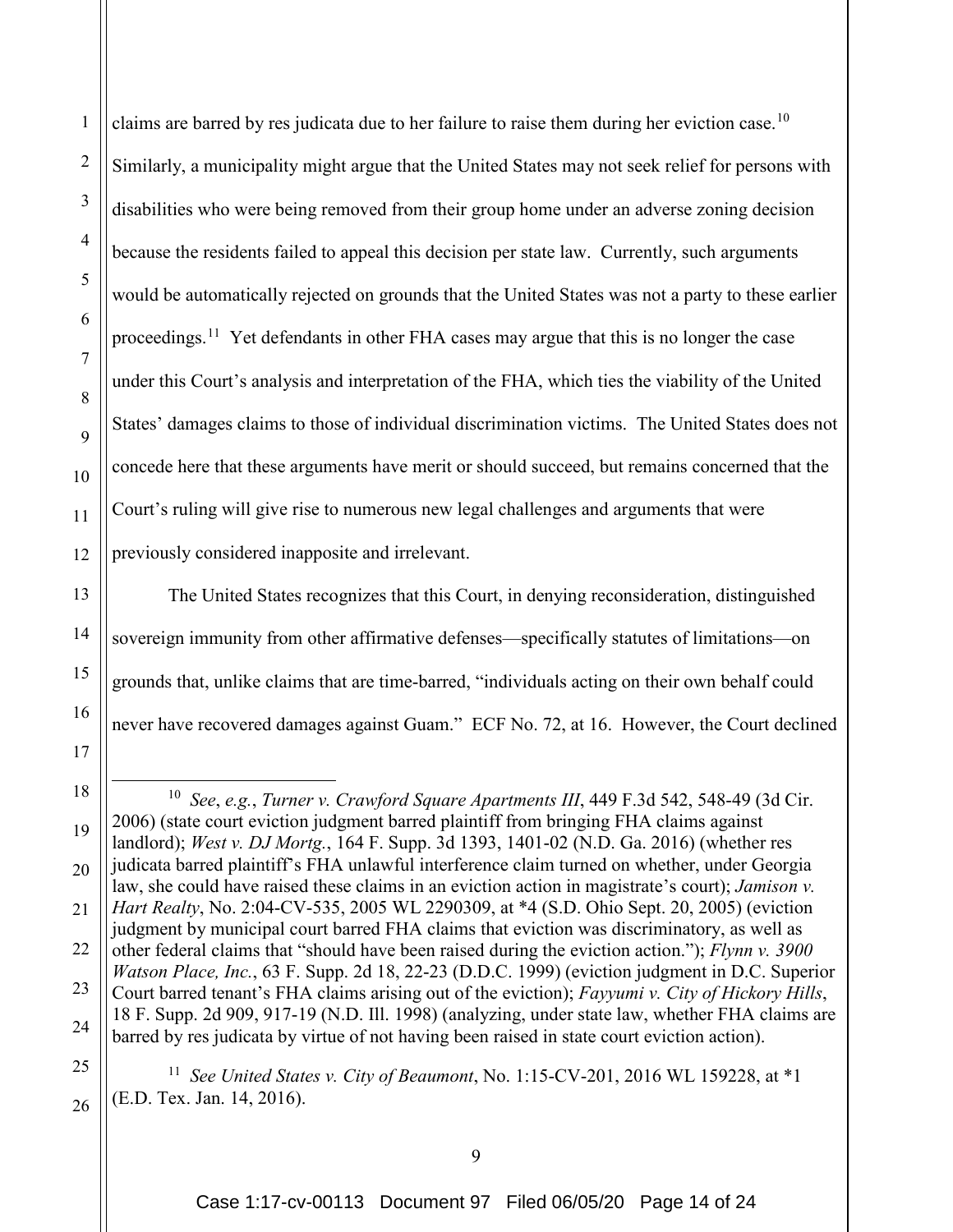to revise its initial holding that "Congress intended that a court prevent duplicative litigation by awarding in a suit brought by the United States the same relief awardable had the aggrieved persons brought a Fair Housing Act claim themselves," ECF No. 53 at 57, which is not limited to sovereign immunity. And even if it had, defendants in other FHA cases might argue that, once this general principle is accepted, there is no logical reason to limit it to sovereign immunity defenses. Indeed, defendants in other FHA cases might argue that discrimination victims who failed to preserve their own claims are *less deserving* of relief than those whose claims were barred through no action or fault of their own. Again, while the United States does not admit or concede the validity of these arguments and would vigorously contest them, it remains concerned that the Court's ruling may give rise to such challenges and, at the very least, delay the achievement of justice for housing discrimination victims.

For these reasons, the Agreement's provision that defendants do not oppose vacatur of the Court's damages ruling was a critical settlement term that allowed the United States to enter into the Agreement and resolve this case.

# **III. LEGAL ARGUMENT**

### *A. Legal Standard Governing Vacatur*

In *United States v. Munsingwear, Inc.*, 340 U.S. 36 (1950), the Supreme Court held that when a case becomes moot on appeal due to "happenstance," thereby preventing appellate review, the "established practice of the Court . . . is to reverse or vacate the judgment below and remand with direction to dismiss." *Id.* at 39. This practice is initiated by a motion to vacate the judgment, which is "commonly utilized in precisely this situation to prevent a judgment, unreviewable because of mootness, from spawning any legal consequences." *Id.* at 41; *see also Planned Parenthood of Wis. v. Azar*, 942 F.3d 512, 519 (D.C. Cir. 2019).

In *U.S. Bancorp Mortgage Co. v. Bonner Mail Partnership,* 513 U.S. 18 (1994), the

1

2

3

4

5

Case 1:17-cv-00113 Document 97 Filed 06/05/20 Page 15 of 24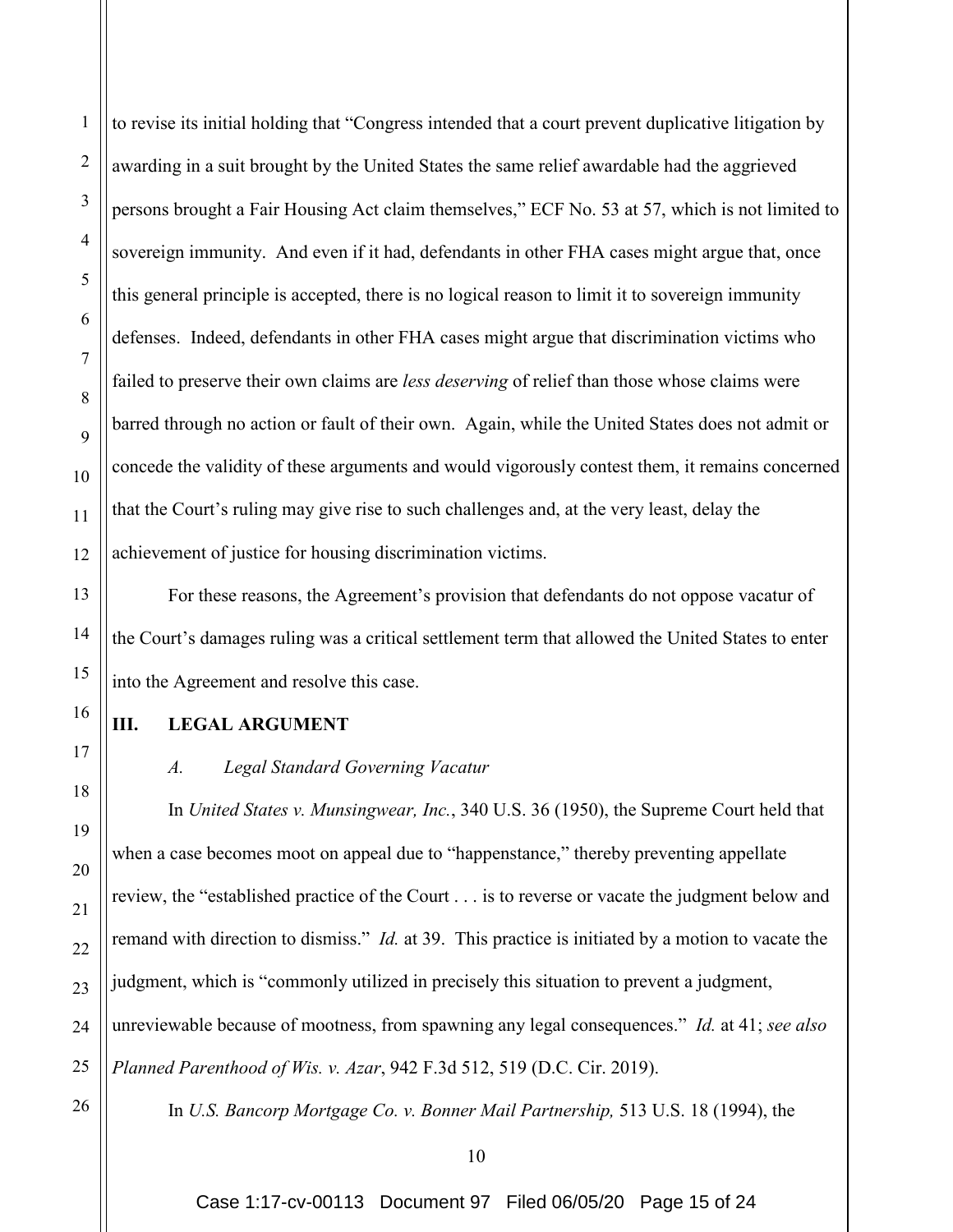Supreme Court clarified that when mootness results not from "happenstance" but from voluntary action by the parties, including settlement, vacatur of a lower court decision is not automatic and may be granted only under a showing of "exceptional circumstances," which "do not include the mere fact that the settlement provides for vacatur." *Id.* at 29. This is because "[j]udicial precedents are presumptively correct and valid to the legal community as a whole. They are not merely the property of private litigants and should stand unless a court concludes that a public interest would be served by vacatur." *Id.* at 26-27 (quoting *Izumi Seimitsu Kogyo Kabushiki v. U.S. Phillips Corp.*, 510 U.S. 27, 40 (1993) (Stevens, J., dissenting)).

1

2

3

4

5

6

7

8

9

10

11

12

13

14

15

16

17

18

19

20

21

22

However, the Ninth Circuit has held that *U.S. Bancorp*'s "exceptional circumstances" test does not apply to the district court, which "may vacate its own decision in the absence of extraordinary circumstances." *Am. Games, Inc. v. Trade Prods., Inc.*, 142 F.3d 1164, 1168 (9th Cir. 1998). Instead, a district court should "decide whether to vacate its judgment in light of the consequences and attendant hardships of dismissal or refusal to dismiss and the competing values of finality of judgment and right to relitigation of unreviewed disputes." *Id.* (citations and internal quotations omitted). The district court should also examine "the motives of the party whose voluntary action mooted the case[.]" *Id*. If the party seeking vacatur "did not intend to avoid appellate review and to have the district court's order vacated," this "may weigh equitably in favor of vacating the order." *Id.*; *see also Ayotte v. Am. Econ. Ins. Co.*, 578 F. App'x 657, 659 (9th Cir. 2014) (reversing and remanding district court's denial of vacatur where court followed *U.S. Bancorp* and not the balancing test in *American Games*).

23 24 25 26 District courts may vacate an interlocutory order under Federal Rule of Civil Procedure 54(b) where the potential for appellate review is mooted by settlement "when it is 'consonant with equity' to do so." *Luciano Farms, LLC v. United States*, No. 2:13-cv-02116-KJM-AC, 2016 WL 4884855, at \*1 (E.D. Cal. Sept. 14, 2016) (quoting *De La O v. Arnold-Williams*, Nos.

Case 1:17-cv-00113 Document 97 Filed 06/05/20 Page 16 of 24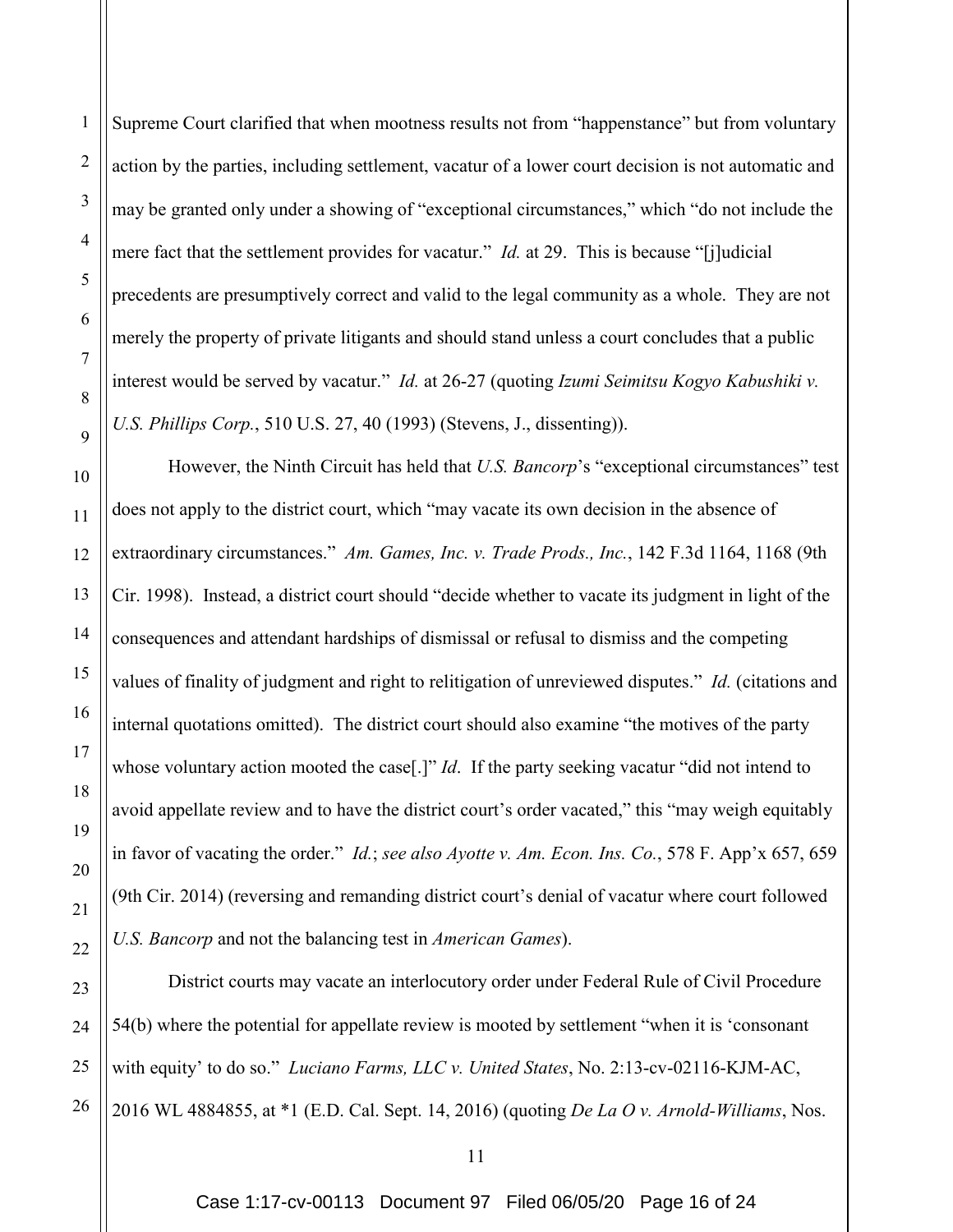| $\mathbf{1}$   | 04-0192 & 05-0280, 2008 WL 4192033, at *1 (E.D. Wash. Aug. 27, 2008) (citation omitted)).                                        |  |  |
|----------------|----------------------------------------------------------------------------------------------------------------------------------|--|--|
| $\overline{2}$ | In making this determination, courts consider "whether all the parties involved in the ruling(s)                                 |  |  |
| 3              | request and agree to vacatur as a condition of a proposed settlement of the action  whether a                                    |  |  |
| $\overline{4}$ | former party to the action would be adversely affected by a vacatur; and whether the costs of                                    |  |  |
| 5              | continuing the action with uncertain results are outweighed by the benefits of the proposed                                      |  |  |
| 6              | settlement of the action." Cuviello v. Cal. Expo, No. 2:11-CV-2456 KJM EFB, 2014 WL                                              |  |  |
| 7              | 1379873, at *3 (E.D. Cal. Apr. 8, 2014) (quoting <i>De La O</i> , 2008 WL 4192033, at *1).                                       |  |  |
| 8              | $B$ .<br>The Balancing of the Equities in this Case Favors Vacatur                                                               |  |  |
| 9<br>10        | $\mathcal{I}$ .<br>The United States' Concerns Over the Impact of the Court's Damages<br>Rulings in Future Cases Justify Vacatur |  |  |
| 11             | The First and Second Circuits, applying U.S. Bancorp's more stringent "exceptional"                                              |  |  |
| 12             | circumstances" test, have held that vacatur of a district court decision is appropriate where one of                             |  |  |
| 13             | the settling parties is "a repeat player before the courts" and is " <i>primarily</i> concerned with the                         |  |  |
| 14             | precedential effect of the decision below." Motta v. Dist. Dir. of Immigration & Naturalization                                  |  |  |
| 15             | Servs., 61 F.3d 117, 118 (1st Cir. 1995) (emphasis in original); see also Major League Baseball                                  |  |  |
| 16<br>17       | Props. v. Pac. Trading Cards, Inc., 150 F.3d 149, 152 (2d Cir. 1998). In Motta, the former                                       |  |  |
| 18             | Immigration and Naturalization Service ("INS") settled with the plaintiff while the case was                                     |  |  |
| 19             | pending on appeal. 61 F.3d at 118. The INS then asked the First Circuit to vacate the district                                   |  |  |
| 20             |                                                                                                                                  |  |  |
| 21             | court's decision staying the plaintiff's deportation, which the INS viewed "as a dangerous and                                   |  |  |
| 22             | erroneous precedent[.]" <i>Id.</i> In granting vacatur, the First Circuit relied on the fact that "the INS                       |  |  |
| 23             | has at all times sought to pursue its appeal; it has agreed to consider settlement only at the                                   |  |  |
| 24             | suggestion of this Court, the proposed settlement being an inexpensive, simple, and speedy way                                   |  |  |
| 25             | to accommodate the interests of both parties." <i>Id.</i> Under these circumstances, "the equities                               |  |  |
| 26             | plainly favor vacatur." Id. And although the First Circuit recognized that "depriving the public                                 |  |  |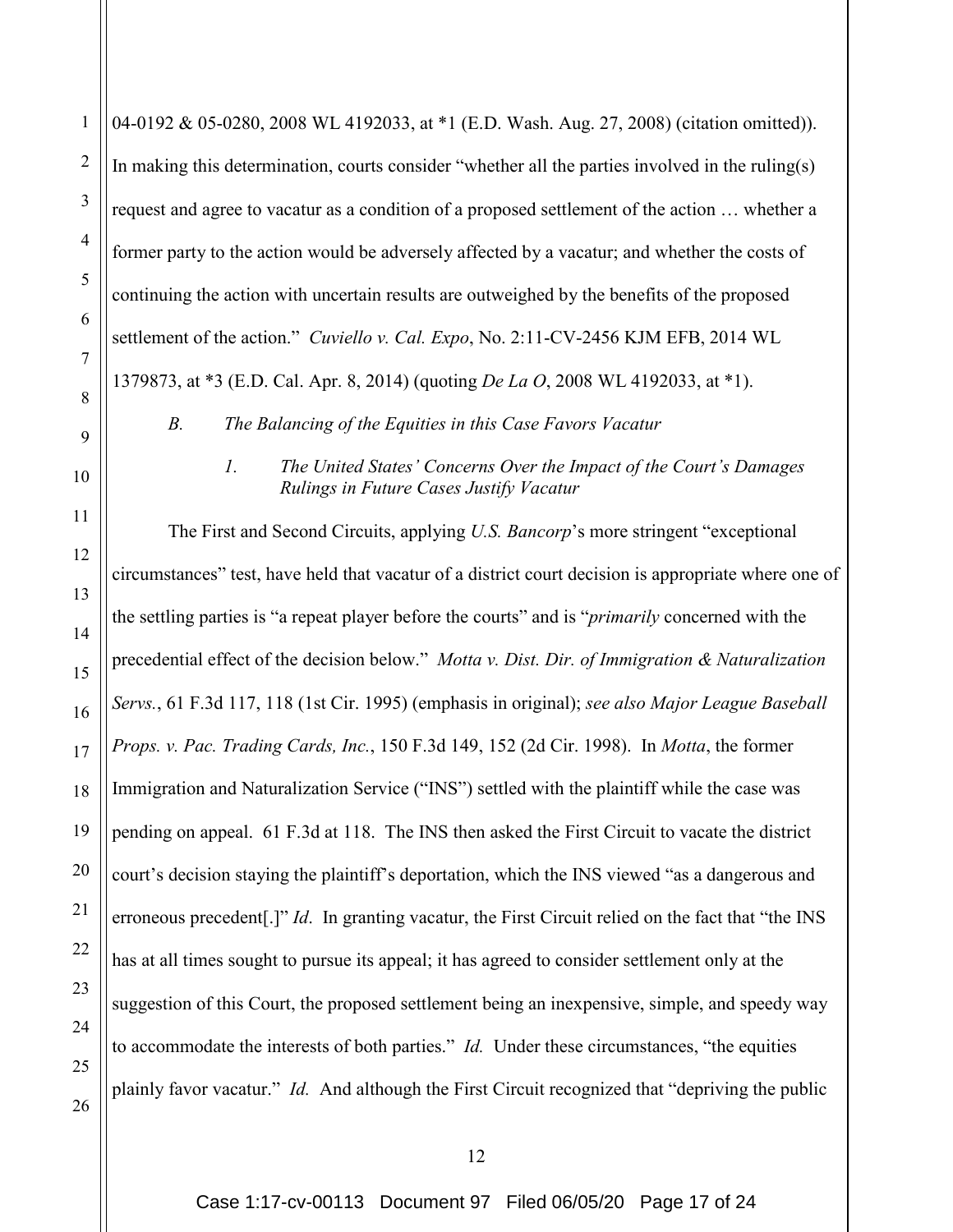26

1

2

and the judicial system of the precedential value of the district court's system works a kind of harm," it held that this harm "is not entitled to take priority over the parties' best interests." *Id.*

In *Major League Baseball*, the Second Circuit, following settlement, vacated a district court opinion that denied a preliminary injunction on grounds that the plaintiff was not likely to succeed on the merits of its trademark infringement claims. 150 F.3d at 150 (citing *Major League Baseball Props. v. Pac. Trading Cards, Inc.*, No. 98 Civ. 2739, 1998 WL 241904, at \*1 (S.D.N.Y. May 14, 1998)). As in *Motta*, the Second Circuit found "exceptional circumstances" justifying vacatur of this decision because the plaintiff "had to be concerned about the effect of the district court's decision in future litigation with alleged infringers." *Id.* at 152. Additionally, "the victor in the district court wanted a settlement as much as, or more than, the loser did." *Id.* Under these circumstances, the Second Circuit found that "[t]he only damage to the public interest from such a vacatur would be that the validity of MLB's marks would be left to future litigation." *Id.*

Finally, in *Hartford Cas. Ins. Co. v. Crum & Forster Specialty Ins. Co.*, 828 F.3d 1331 (11th Cir. 2016), the Eleventh Circuit followed *Motta* and *Major League Baseball* in reversing the district court's refusal to vacate its orders granting summary judgment to defendants after the case settled while on appeal. *Id.* at 1332, 1335-36. The Eleventh Circuit found "exceptional circumstances" because (1) the court of appeals, and not the parties, had referred the case to mediation, and (2) "both parties to the settlement desire vacatur because settlement would otherwise be impossible." *Id.* at 1336.<sup>12</sup> Accordingly, "[t]he slight value of preserving that

<span id="page-17-0"></span> <sup>12</sup> Unlike the Ninth Circuit in *American Games*, the Eleventh Circuit in *Hartford Casualty* held that *U.S. Bancorp*'s "exceptional circumstances" test was the correct legal standard for the district court to follow when determining whether to vacate a final judgment, but also held that the district court abused its discretion in how it applied that standard. *Id.* at 1332, 1334.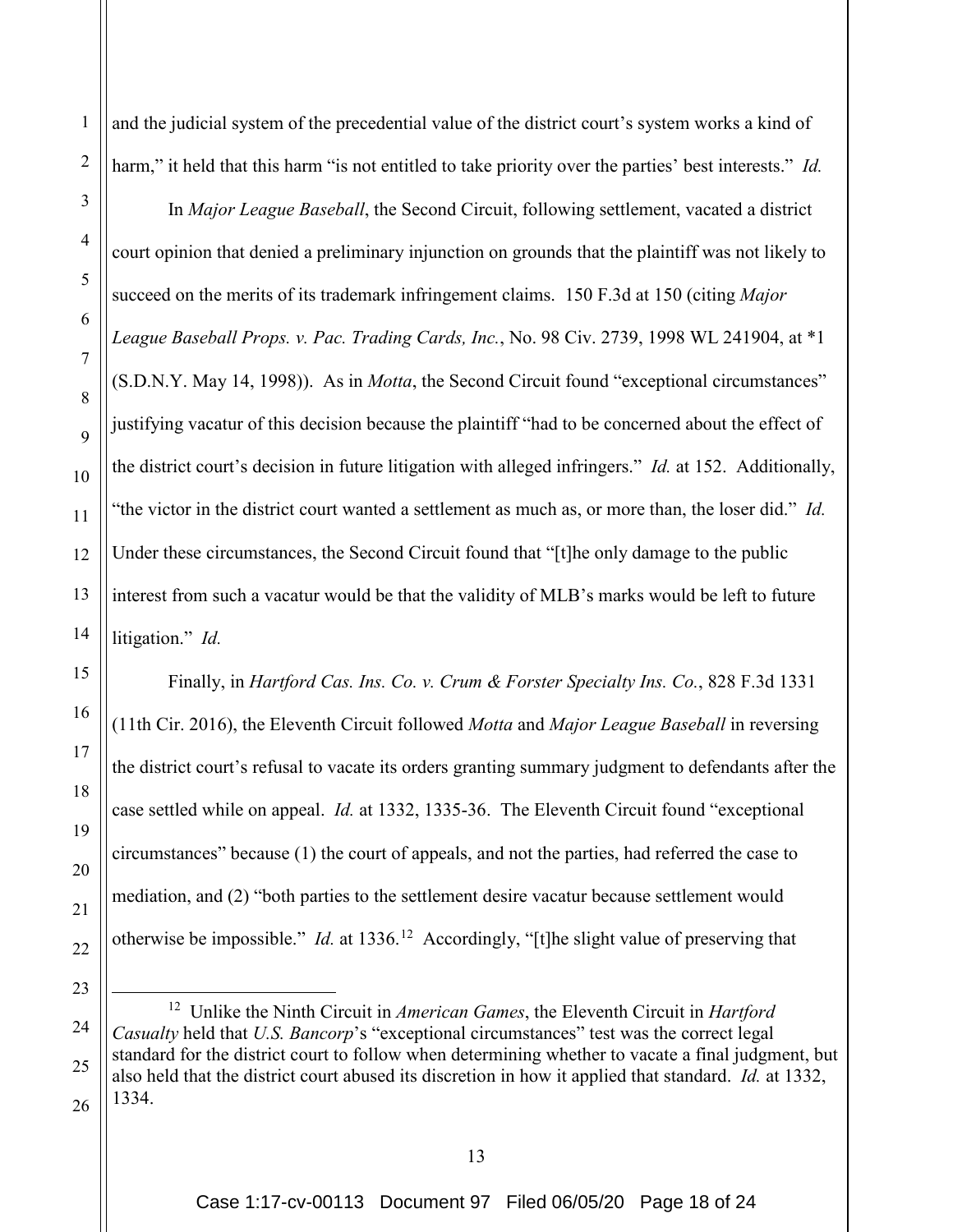1 2 3 precedent to the public interest generally … is outweighed by the direct and substantial benefit of settling this case to [the parties] and to the judicial system (and thus to the public as well)." *Id.* 

The court concluded:

When proper consideration is given to the interests of the parties, the judicial system, and the public taken together, vacatur may still prove an appropriate remedy even if the public's interest in the preservation of precedent is not affirmatively advanced when considered in isolation.

*Id.* at 1337.

4

5

6

7

8

9

10

11

12

13

The same factors that led the First, Second, and Eleventh Circuits to order vacatur of substantive district court opinions following settlement under the more-demanding "exceptional circumstances" standard are also present in this case, where a less-stringent standard applies. First, this Court encouraged the parties to settle. Second, while the Court's damages rulings were not immediately appealable,  $13$  the United States acted to preserve its appeal rights by filing

<span id="page-18-0"></span><sup>14</sup> 15 16 17 18 19 20 21 22 23 24 25 26  $13$  A district court decision is generally not appealable unless it "ends the litigation on the merits and leaves nothing for the court to do but execute the judgment." *Coopers & Lybrand v. Livesay*, 437 U.S. 463, 467 (1978) (quoting *Caitlin v. United States*, 324 U.S. 229, 233 (1945)). The district court may certify an interlocutory order, *i.e.*, one "that adjudicates fewer than all the claims or the rights and liabilities of fewer than all the parties," Fed. R. Civ. P. 54(b), for immediate appeal under 28 U.S.C. § 1292(b), but only if, *inter alia*, the order involves a "controlling question of law" for which "an immediate appeal … may materially advance the ultimate termination of the litigation[.]" Even when the district court so certifies, the Court of Appeals may nevertheless reject the appeal. *In re Cement Antitrust Litig.*, 673 F.2d 1020, 1026 (9th Cir. 1982) ("If we conclude that the requirements [under Section 1292(b)] have been met, we may, but need not, exercise jurisdiction."). Certifications under Section 1292(b) are appropriate "only in exceptional situations in which allowing an interlocutory appeal would avoid protracted and expensive litigation." *Id*. Courts have therefore declined to certify for immediate appeal orders dismissing claims for damages or other forms of relief, particularly when liability has not yet been established. *See*, *e.g.*, *Banneck v. Fed. Nat'l Mortg. Ass'n*, No. 17-cv-04657, 2018 WL 5603632, at \*2 (N.D. Cal. Oct. 29, 2018) ("[W]here an outcome 'would not result in the wrong party prevailing, but rather the calculation of any potential final judgment,' it does not rise to the level of a controlling question of law materially affecting the outcome of the litigation.") (quoting *Zulewski v. Hershey Co.*, No. 11-cv-05117, 2013 WL 1334159, at \*1 (N.D. Cal. Mar. 29, 2013)); *accord Fujitsu Ltd. v. Tellabs, Inc.*, 539 F. App'x 1005, 1007 (Fed. Cir. 2013) (denying permission to appeal district court order holding that plaintiff could not seek lost profits as damages because the issue of liability remained undecided;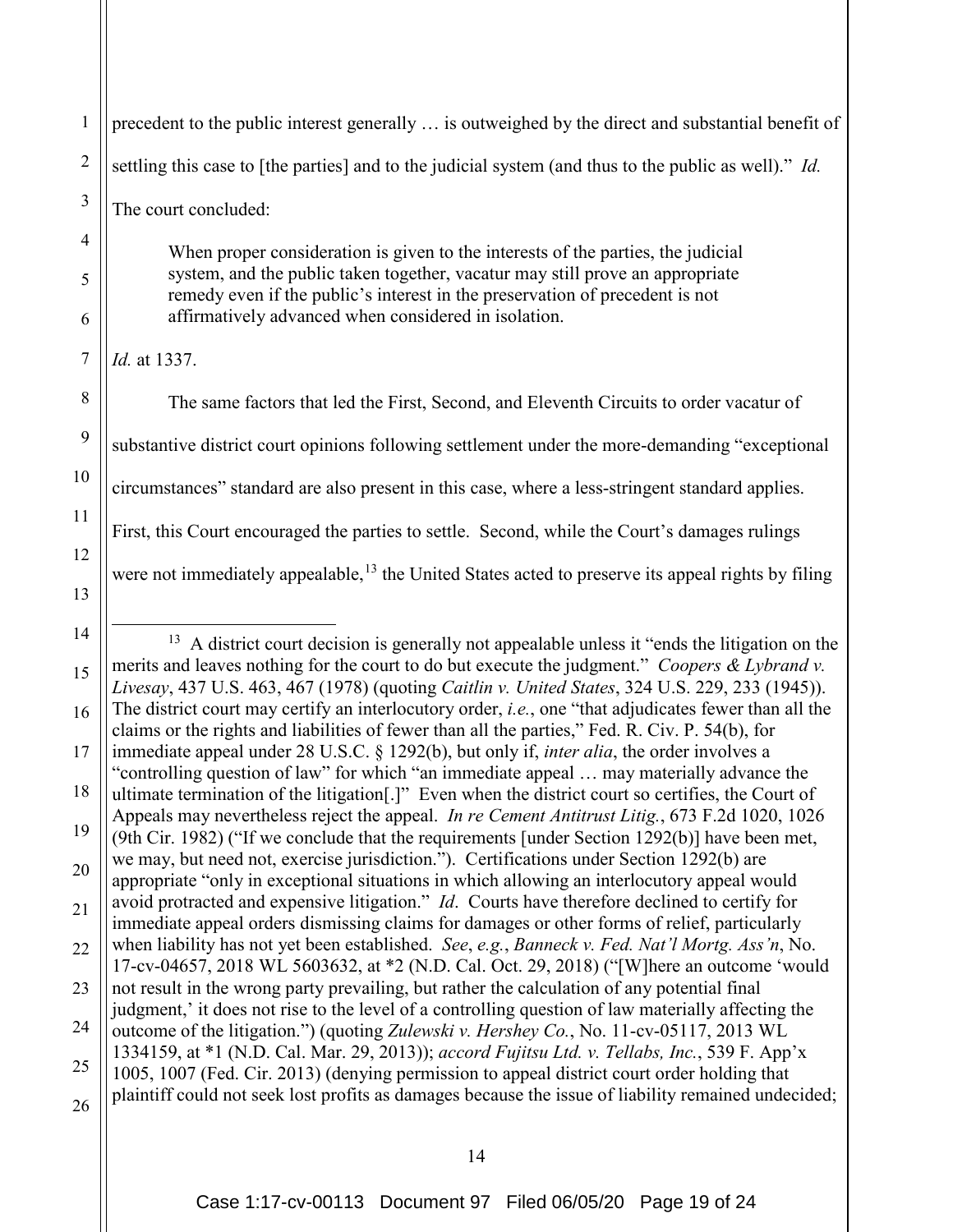its motion for reconsideration, which raised arguments that the United States was not able to raise during the initial round of briefing on defendants' motion for judgment on the pleadings. *See Motta*, 61 F.3d at 118.

Third, both sides have indicated their desire to settle, and settlement clearly benefits all parties and the public interest. This Court described the prospect of going to trial as "kind of a horrifying thought," and while the Court unquestionably dedicated significant resources to deciding defendants' motion for judgment on the pleadings, it also recognized that trial would be "very expensive" and require a "very extensive bench trial" and "very extensive findings" by the Court. Ex. B at 96. Thus, the judicial resources expended in drafting the Court's damages ruling would almost certainly be dwarfed by those required to take the case to trial and final judgment. Moreover, through settlement, defendants are able to preserve key features of the Chamorro Land Trust, while the United States was able to obtain changes to those aspects of the program that it challenged as discriminatory.

Finally, with respect to enforcing the FHA, the United States, like the INS and Major League Baseball, is a "repeat player" in the courts. *See Motta*, 61 F.3d at 118. Along with the Department of Housing and Urban Development, Congress has entrusted the Attorney General with responsibility for enforcing the FHA, including by filing lawsuits to remedy patterns or practices of discrimination. *See Trafficante v. Metro. Life Ins. Co.*, 409 U.S. 205, 208-09 (1972). Given this responsibility, the United States is "*primarily* concerned with the precedential effect" of this Court's decision on its ability to enforce the FHA in a manner that it believes is consistent with Congress's intent, including by obtaining relief for individuals who have suffered

24 25 26

 $\overline{a}$ 

1

2

3

4

5

6

7

8

9

10

11

12

13

14

15

16

17

18

19

20

21

22

therefore, granting appeal on damages availability "would not resolve any controlling question of law.").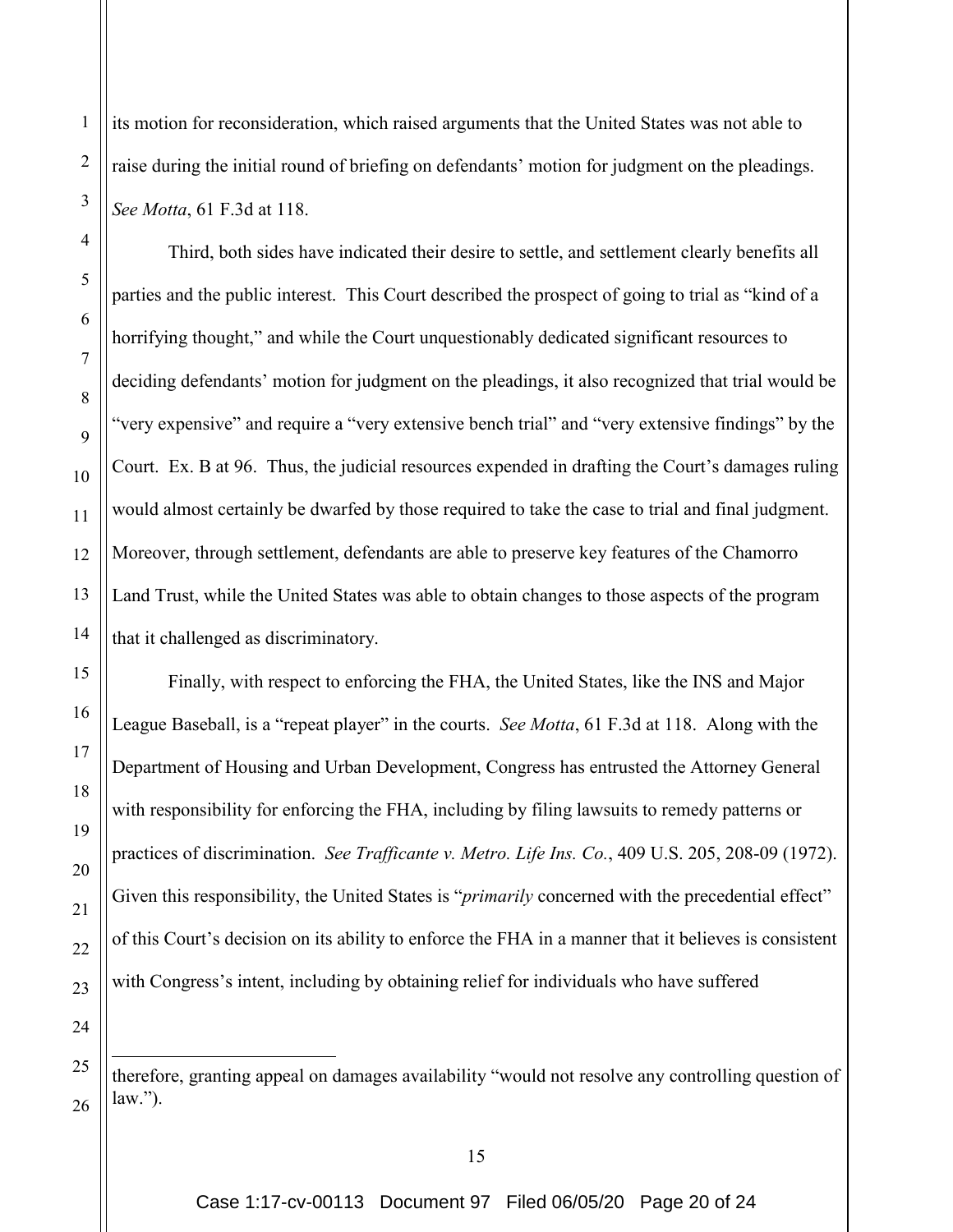discrimination. *See Motta*, 61 F.3d at 118 (emphasis in original); *see also Wal-Mart Stores v. Rodriguez*, 322 F.3d 747, 750 (1st Cir. 2003) ("The government has an institutional interest in vacating adverse rulings of potential precedential value. … It would be inequitable here to require the [Puerto Rico] Secretary [of Justice] to choose between the strong public interest in settling the case amicably and her interest as chief enforcement officer in removing adverse precedent."); *De La O*, 2008 WL 4192033, at \*3 (vacating order declaring Washington state statute unconstitutional because this issue "is of considerable importance to the State because of its impact on state judicial officers, prosecuting authorities, and law enforcement officers. The State's inability to challenge to challenge the Court's … ruling is an unintended result of the settlement …").

1

2

3

4

5

6

7

8

9

10

11

12

13

14

15

16

17

18

19

20

21

22

23

<span id="page-20-0"></span>24

25

26

The United States recognizes the public interest in preserving court rulings as valid law.<sup>[14](#page-20-0)</sup> *See U.S. Bancorp*, 513 U.S. at 26-27. However, under the unique facts of this case, the countervailing equities—namely, a settlement that preserves Guam's interest in a land trust program that is consistent with the FHA, along with the United States' strong interest in not leaving the Court's damages ruling unreviewed—outweigh this interest in a manner that is arguably even more compelling than the facts in *Motta*, *Major League Baseball* and *Hartford Casualty*. Unlike *Motta*, settlement in this case will benefit not just one person, *see* 61 F.3d at 118, but potentially thousands of people. And unlike *Major League Baseball*, vacatur is sought here not to preserve the validity of a trademark for baseball cards, *see* 150 F.3d at 150, but, rather, the federal government's ability to seek relief for victims of housing discrimination.

 $14$  As some courts have noted, the weight given to this interest is "tempered by the fact that vacatur will not cause the orders to vanish; they will remain in electronic research databases, albeit flagged, and so available for whatever guidance they may give to parties and other courts." *Cuviello*, 2014 WL 1379873, at \*4; *see also Luciano Farms*, 2016 WL 4884855, at \*2.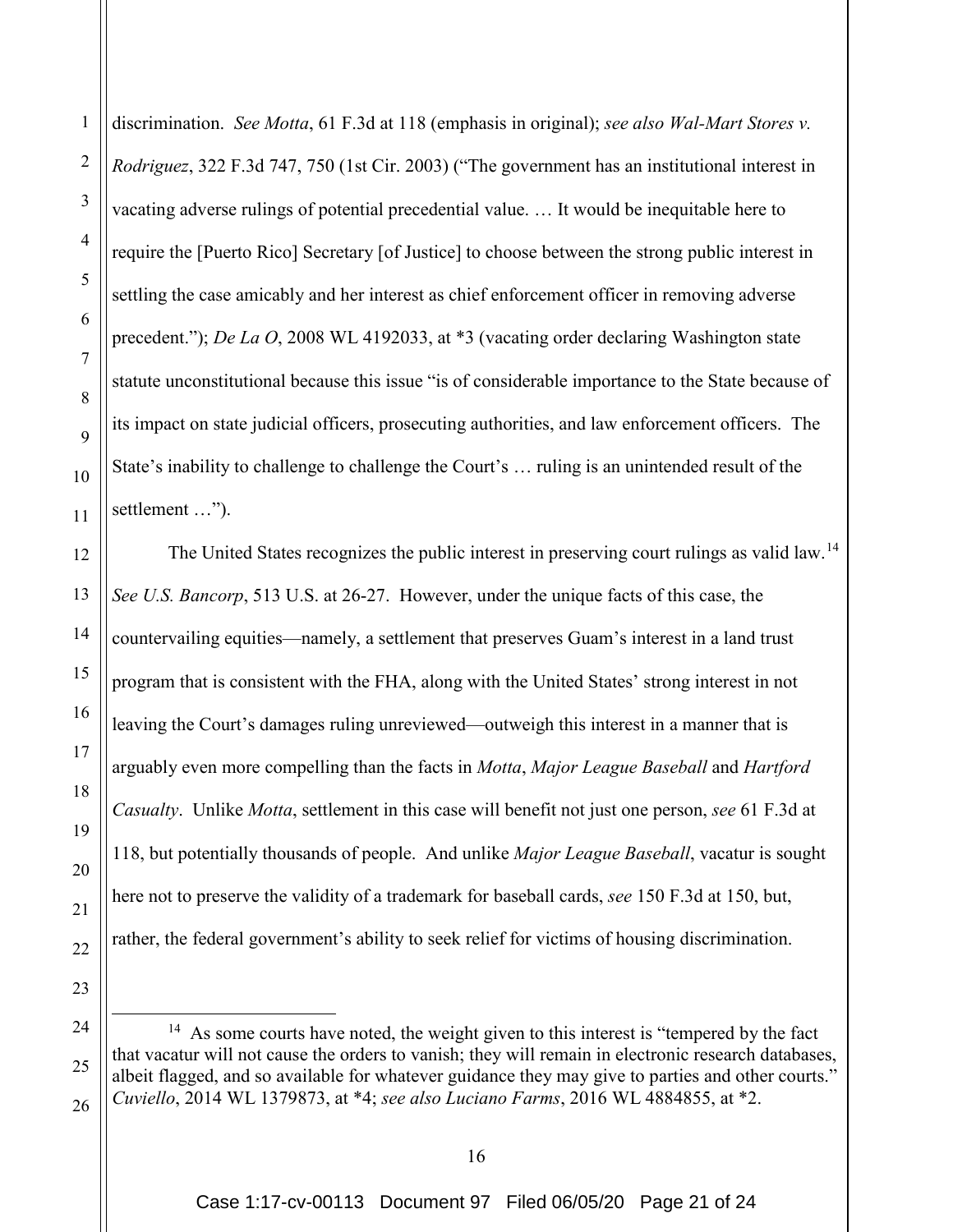2 Thus, even if the more stringent "exceptional circumstances" test applied here—and it does not—the balancing of the equities would justify vacatur.

Furthermore, there can be no question that the parties' primary motive for settling this case was not to vacate the Court's damages ruling. *See Am. Games*, 142 F.3d at 1168 ("[T]he district court should consider the motives of the party whose voluntary action mooted the case[.]"). The parties settled at the urging of this Court and following nine months of arm'slength, good faith negotiations, all of which were overseen and mediated by Judge Kurren. The resulting Agreement provides substantial benefits to both sides that are unrelated to the Court's damages ruling. The Agreement's primary provisions concern amendments to the CLTA that will transform the Chamorro Land Trust program from one that awards land to "native Chamorros," which the United States had challenged as discriminatory, to one that awards land based on the United States' previous acquisition of land. The parties' agreement as to vacatur, while critical to the United States, was an "incidental" part of settlement. *See id.* at 1170. Accordingly, "this is not a case where one party has suffered a litigation defeat and seeks to execute 'a refined form of collateral attack' to negate that defeat." *Luciano Farms*, 2016 WL 4884855, at \*2 (quoting *Cuviello*, 2014 WL 1379873, at \*4 & *U.S. Bancorp*, 513 U.S. at 27); *see also De La O*, 2008 WL 4192033, at \*3 (where "[t]he State's inability to challenge the Court's … ruling is an unintended result of the settlement," court held that "justice requires the vacatur of this ruling."). This factor also weighs towards vacatur.

1

3

4

5

6

7

*<sup>2.</sup> The Parties Did Not Settle for the Purpose of Seeking Vacatur of the Court's Damages Opinions*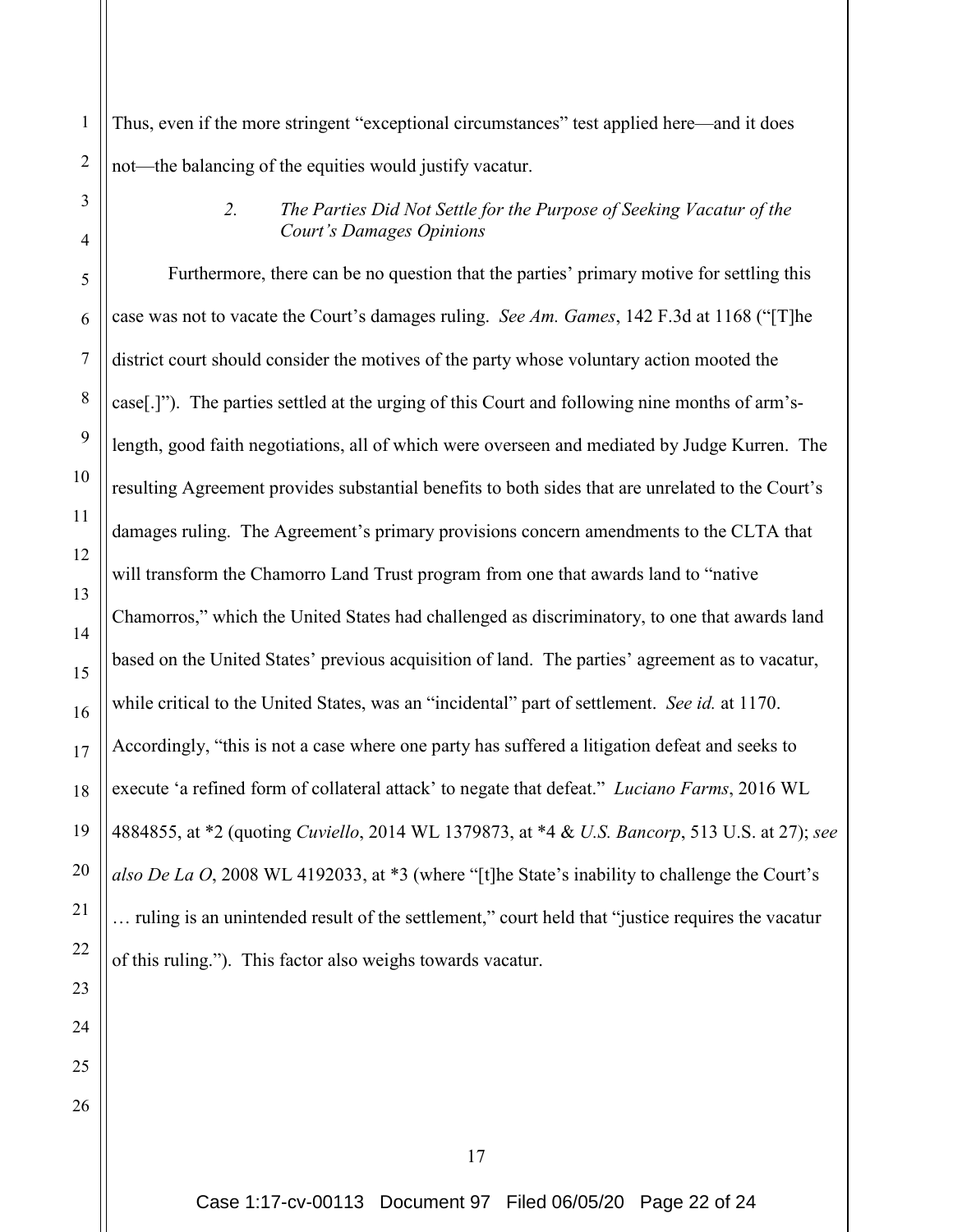### *3. Other Judicial Factors Weigh Towards Vacatur*

Finally, other relevant factors weigh in favor of vacatur. *See Cuviello*, 2014 WL 1379873, at \*3. First, as noted above, defendants do not oppose vacatur of the Court's damages ruling. Moreover, this ruling did not completely find in favor of defendants. This Court rejected defendants' argument that they are not "persons" subject to suit under the FHA and that sovereign immunity completely barred the United States' lawsuit. ECF No. 53 at 50-55. These rulings would also be vacated if the Court grants this Motion and would allow defendants to make these arguments should they arise again. *See Wal-Mart Stores*, 322 F.3d at 749 ("[V]acating the judgment preserves the ability of both sides to litigate the issues should they arise again."). Where "both parties gained and lost through the order," vacatur is favored. *Luciano Farms*, 2016 WL 4884855, at \*2 (distinguishing *U.S. Bancorp* because the respondent won below and opposed vacatur).

Second, "the costs of continuing the action with uncertain results are outweighed by the benefits of the proposed settlement of the action." *Cuviello*, 2014 WL 1379873, at \*3 (quoting *De La O*, 2008 WL 4192033, at \*1). As stated above, the Court has recognized the enormous cost and dedication of resources required to bring this case to trial. Although the parties had conducted some discovery and exchanged expert disclosures, far more work—including expert discovery, summary judgment motions, motions *in limine*, *Daubert* motions, proposed findings of fact and conclusions of law, trial, and, potentially, appeal by one or both sides—lay ahead. The benefits of settlement to the parties and the public at large, on the other hand, are substantial. The balancing of these interests clearly favors vacatur.

Finally, there are no former parties to this action, and therefore none will be adversely affected by vacatur. *See Cuviello*, 2014 WL 1379873, at \*3.

1

2

3

4

5

6

7

8

9

10

11

12

13

14

15

16

17

18

19